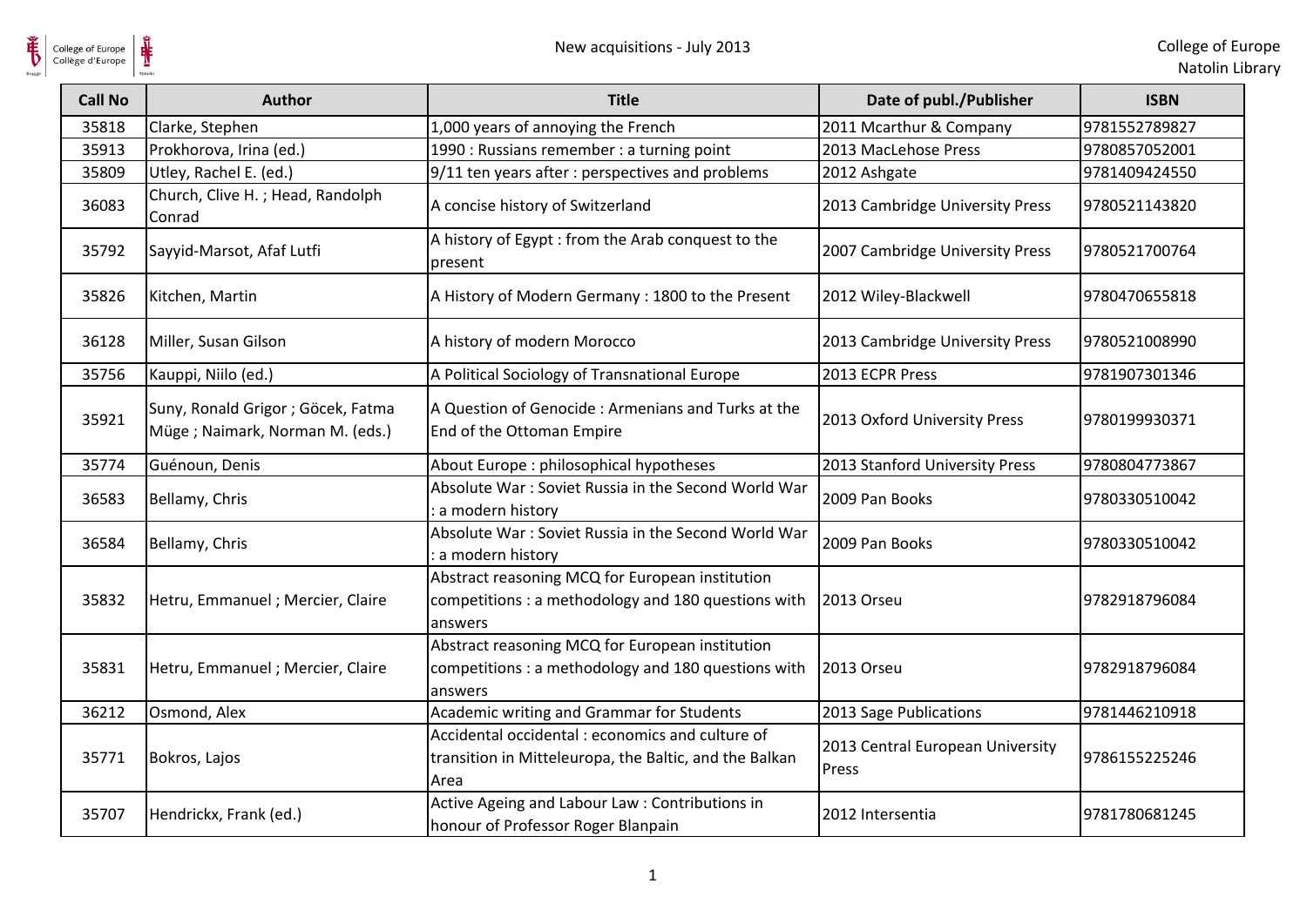

| <b>Call No</b> | Author                                                               | <b>Title</b>                                                                                                               | Date of publ./Publisher                              | <b>ISBN</b>   |
|----------------|----------------------------------------------------------------------|----------------------------------------------------------------------------------------------------------------------------|------------------------------------------------------|---------------|
| 36130          | Hamblin, Kate A.                                                     | Active ageing in the European Union: policy<br>convergence and divergence                                                  | 2013 Palgrave                                        | 9780230353701 |
| 35772          | Thomas, Dominic                                                      | Africa and France : postcolonial cultures, migration,<br>and racism                                                        | 2013 Indiana University Press                        | 9780253006707 |
| 35769          | Camus, Albert                                                        | Algerian chronicles                                                                                                        | 2013 Harvard University Press                        | 9780674072589 |
| 35709          | Nowak, Manfred; Januszewski,<br>Karolina M.; Hofstätter, Tina (eds.) | All human rights for all : Vienna manual on human<br>rights                                                                | 2012 Intersentia; Neuer<br>Wissenschaftlicher Verlag | 9781780681214 |
| 35755          | Bush, George                                                         | All the best, George Bush : my life in letters and other<br>writings                                                       | 2013 Scribner                                        | 9781476731162 |
| 35802          | Lorenz, Moritz                                                       | An Introduction to EU Competition Law                                                                                      | 2013 Cambridge University Press                      | 9781107672611 |
| 35951          | Fox, Jonathan                                                        | An introduction to religion and politics : theory and<br>practice                                                          | 2013 Routledge                                       | 9780415676328 |
| 35793          | Rivlin, Paul                                                         | Arab Economies in the Twenty-First Century                                                                                 | 2009 Cambridge University Press                      | 9780521719230 |
| 35929          | Pursiainen, Christer (ed.)                                           | At the crossroads of post-communist modernisation :<br>Russia and China in comparative perspective                         | 2012 Palgrave Macmillan                              | 9780230363922 |
| 36320          | Toman, Rolf (dir.)                                                   | Baroque: Theatrum Mundi. Le monde comme oeuvre<br>d'art                                                                    | 2012 H.F. Ullmann                                    | 9783848000609 |
| 35819          | Waters, Sarah                                                        | Between republic and market : globalization and<br>identity in contemporary France                                         | 2012 Continuum                                       | 9781441172082 |
| 36238          | Trimikliniotis, Nicos; Bozkurt, Umut<br>(eds.)                       | Beyond a divided Cyprus : a state and society in<br>transformation                                                         | 2012 Palgrave Macmillan                              | 9780230338548 |
| 35897          | Księżopolski, Krzysztof M.; Pronińska,<br>Kamila (red.)              | Bezpieczeństwo ekonomiczne w perspektywie<br>politologicznej - wybrane problemy                                            | 2012 Dom Wydawniczy Elipsa                           | 9788371519550 |
| 35894          | Marczuk, Karina Paulina                                              | Bezpieczeństwo wewnętrzne państw członkowskich<br>Unii Europejskiej : Od bezpieczeństwa państwa do<br>bezpieczeństwa ludzi | 2012 Oficyna Wydawnicza ASPRA-JR 9788375453171       |               |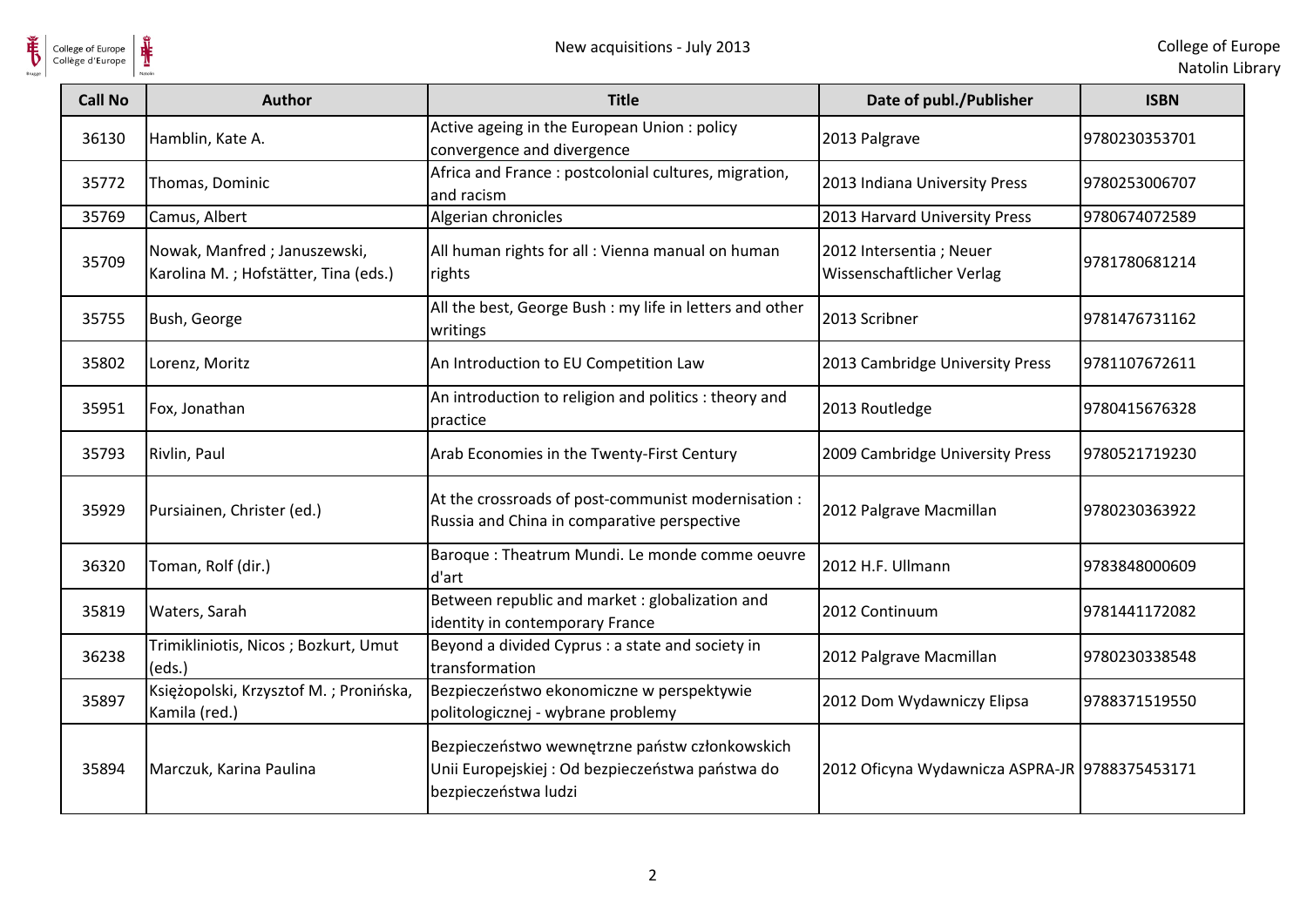

| <b>Call No</b> | <b>Author</b>                  | <b>Title</b>                                                                                                                                | Date of publ./Publisher                                   | <b>ISBN</b>   |
|----------------|--------------------------------|---------------------------------------------------------------------------------------------------------------------------------------------|-----------------------------------------------------------|---------------|
| 35845          | Radzik, Ryszard                | Białorusini - między Wschodem a Zachodem                                                                                                    | 2012 Wydawnictwo Uniwersytetu<br>Marii Curie-Skłodowskiej | 9788377843031 |
| 35857          | Kantorowicz, Aleksandra (red.) | Białoruś między Unią Europejską a Rosją                                                                                                     | 2012 Wydawnictwo Akademii<br>Finansów i Biznesu Vistula   | 9788387444174 |
| 36079          | El Hamel, Chouki               | Black Morocco: a history of slavery, race, and Islam                                                                                        | 2013 Cambridge University Press                           | 9781107025776 |
| 35784          | Daddow, Oliver J.              | Britain and Europe since 1945 : historiographical<br>perspectives on integration                                                            | 2011 Manchester University Press                          | 9780719082160 |
| 35930          | Kwarteng, Kwasi et al.         | Britannia unchained : global lessons for growth and<br>prosperity                                                                           | 2012 Palgrave Macmillan                                   | 9781137032232 |
| 35781          | Peterson, James W.             | Building a framework of security for Southeast Europe<br>and the Black Sea region : a challenge facing NATO                                 | 2013 Edwin Mellen Press                                   | 9780773445178 |
| 35986          | Duvanova, Dinissa              | Building business in post-communist Russia, eastern<br>Europe, and Eurasia: collective goods, selective<br>incentives, and predatory states | 2013 Cambridge University Press                           | 9781107030169 |
| 35735          | Power, Maria (ed.)             | Building Peace in Northern Ireland                                                                                                          | 2011 Liverpool University Press                           | 9781846316593 |
| 36107          | Molnár, Virág Eszter           | Building the state: architecture, politics, and state<br>formation in post-war central Europe                                               | 2013 Routledge                                            | 9780415622936 |
| 35846          | Arutunyan, Anna                | Car Putin : feudalizm, korupcja i Bóg w państwie<br>patrymonialnym                                                                          | 2011 Zysk i S-ka Wydawnictwo                              | 9788377850732 |
| 35952          | Berend, Iván T.                | Case studies on modern European economy :<br>entrepreneurs, inventions, institutions                                                        | 2013 Routledge                                            | 9780415639958 |
| 35757          | Howard, Philip N.              | Castells and the Media: Theory and Media                                                                                                    | 2011 Polity Press                                         | 9780745652597 |
| 35752          | Ellis, Burcu Akan              | Catapulted : youth migration and the making of a<br>skilled Albanian diaspora                                                               | 2013 East European Monographs                             | 9780880337076 |
| 35758          | Kay, Sean                      | Celtic Revival? : The Rise, Fall, and Renewal of Global<br>Ireland                                                                          | 2011 Rowman & Littlefield                                 | 9781442211094 |
| 35931          | Maatsch, Sönke                 | Central and East European Migrants' Contributions to<br><b>Social Protection</b>                                                            | 2013 Palgrave Macmillan                                   | 9780230355255 |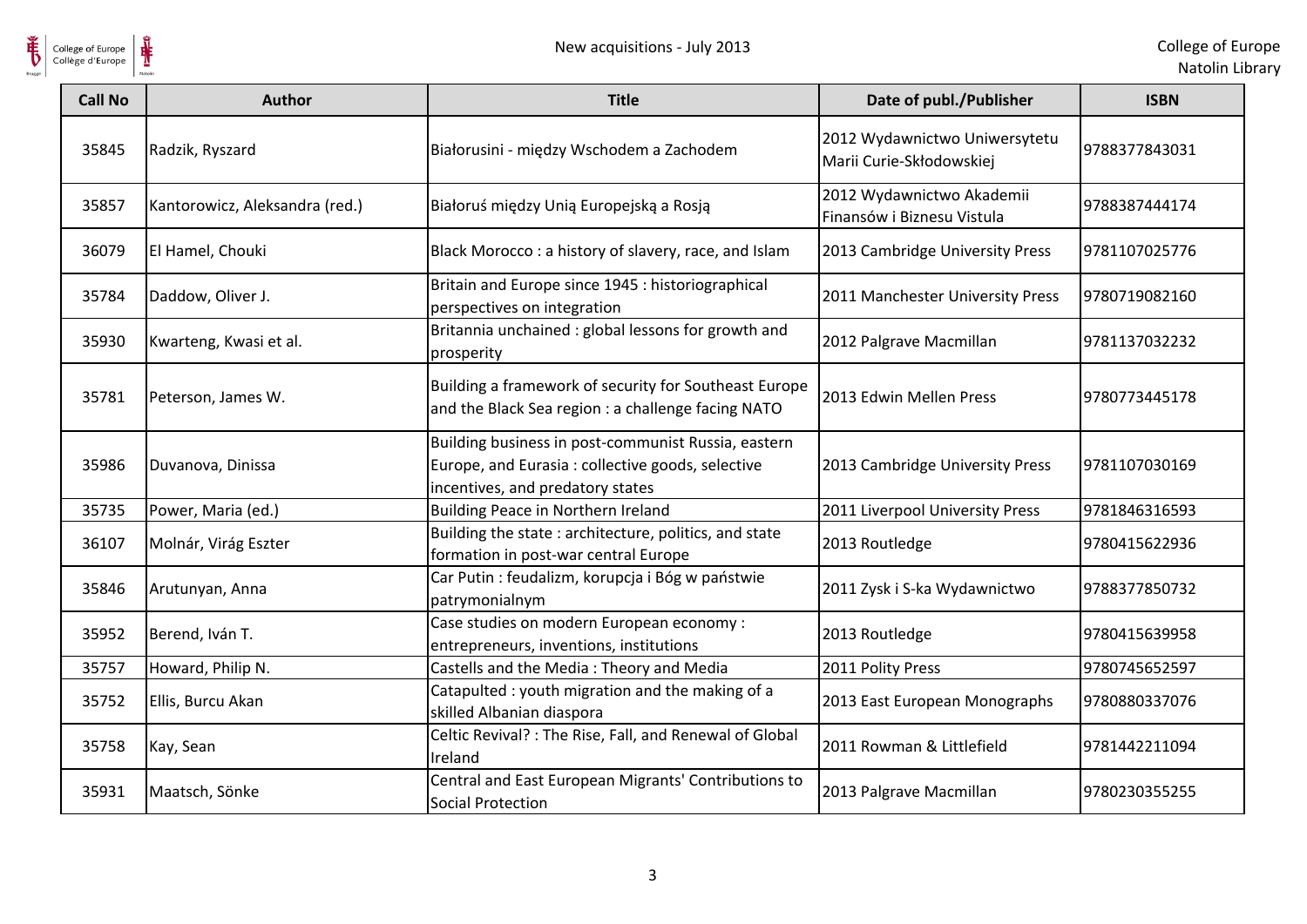

**HE** 

| <b>Call No</b> | Author                                                                      | <b>Title</b>                                                                                                                                       | Date of publ./Publisher                | <b>ISBN</b>   |
|----------------|-----------------------------------------------------------------------------|----------------------------------------------------------------------------------------------------------------------------------------------------|----------------------------------------|---------------|
| 35740          | Gencer, E. Ayşen Hiç ; Gerni, Cevat<br>(ed.)                                | Central Asian economies in transition                                                                                                              | 2012 Cambridge Scholars                | 9781443840354 |
| 35631          | Czechowska, Lucyna; Olszewski,<br>Krzysztof (eds.)                          | Central Europe on the threshold of the 21st century:<br>interdisciplinary perspectives on challenges in politics<br>and society                    | 2012 Cambridge ScholarsPublishing      | 9781443842549 |
| 35785          | Orange, Vincent                                                             | <b>Churchill and His Airmen</b>                                                                                                                    | 2013 Grub Street                       | 9781908117366 |
| 35711          | Esplugues, Carlos ; Iglesias, José Luis ;<br>Palao, Guillermo (eds.)        | Civil and Commercial Mediation in Europe. Vol. 1,<br>National Mediation Rules and Procedures                                                       | 2013 Intersentia                       | 9781780680774 |
| 36016          | Cavatorta, Francesco; Durac, Vincent                                        | Civil society and democratization in the Arab world :<br>the dynamics of activism                                                                  | 2011 Routledge                         | 9780415491297 |
| 35825          | Cohen, Jean L.; Arato, Andrew                                               | Civil Society and Political Theory                                                                                                                 | 1992 MIT Press                         | 9780262531214 |
| 36103          | Chebankova, Elena A.                                                        | Civil society in Putin's Russia                                                                                                                    | 2013 Routledge                         | 9780415656870 |
| 35936          | Peeters, Marjan; Stallworthy, Mark;<br>De Cendra de Larragán, Javier (eds.) | Climate law in EU member states : towards national<br>legislation for climate protection                                                           | 2012 Edward Elgar                      | 9781781002773 |
| 36108          | Fink, Matthias ; Loidl, Stephan ; Lang,<br>Richard                          | Community-based entrepreneurship and rural<br>development: creating favourable conditions for small 2013 Routledge<br>businesses in Central Europe |                                        | 9780415614870 |
| 36213          | Lange, Matthew                                                              | Comparative-historical methods                                                                                                                     | 2013 SAGE                              | 9781849206280 |
| 35915          | McHugo, John                                                                | Concise History of the Arabs                                                                                                                       | 2013 Saqi Books                        | 9780863568893 |
| 35747          | Green, James A.; Waters, Christopher<br>P. M. (ed.)                         | Conflict in the Caucasus : implications for international<br>legal order                                                                           | 2010 Palgrave Macmillan                | 9780230241244 |
| 35800          | Sussex, Matthew (ed.)                                                       | Conflict in the former USSR                                                                                                                        | 2012 Cambridge University Press        | 9780521135283 |
| 35963          | Hassan, Oz                                                                  | Constructing America's freedom agenda for the<br>Middle East: democracy and domination                                                             | 2013 Routledge                         | 9780415603102 |
| 35734          | Klopcic, Marija; Kuipers, Abele;<br>Hocquette, Jean-Francois (eds.)         | Consumer Attitudes to Food Quality Products :<br>Emphasis on Southern Europe                                                                       | 2013 Wageningen Academic<br>Publishers | 9789086862078 |
| 35759          | Moore, Cerwyn                                                               | Contemporary Violence: Postmodern War in Kosovo<br>and Chechnya                                                                                    | 2010 Manchester University Press       | 9780719075995 |
| 35994          | Western, John                                                               | Cosmopolitan Europe : a Strasbourg self-portrait                                                                                                   | 2012 Ashgate                           | 9781409443711 |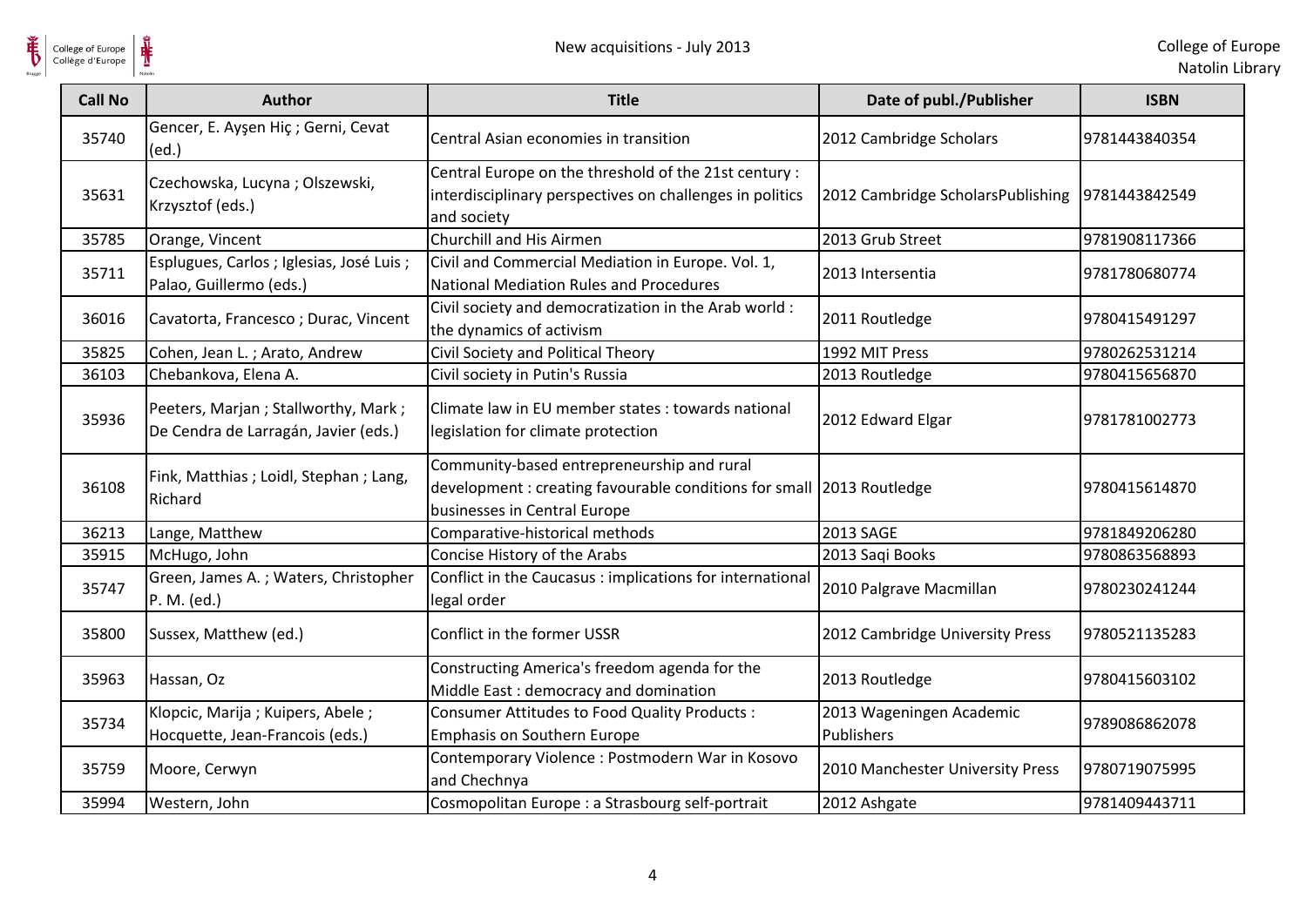

| <b>Call No</b> | <b>Author</b>                                         | <b>Title</b>                                                                                  | Date of publ./Publisher                                   | <b>ISBN</b>   |
|----------------|-------------------------------------------------------|-----------------------------------------------------------------------------------------------|-----------------------------------------------------------|---------------|
| 35947          | Burger, Ethan S.; Cheloukhine, Serguei                | Counterterrorism in areas of political unrest : the case<br>of Russia's Northern Caucasus     | 2013 Springer                                             | 9781461451396 |
| 35714          | Vonk, Gijsbert (ed.)                                  | Cross-Border Welfare State : Immigration, social<br>security and integration                  | 2012 Intersentia                                          | 9781780680965 |
| 36075          | Ellenblum, Ronnie                                     | Crusader castles and modern histories                                                         | 2009 Cambridge University Press                           | 9780521123648 |
| 35995          | Wiarda, Howard J.                                     | Culture and foreign policy : the neglected factor in<br>international relations               | 2013 Ashgate                                              | 9781409453291 |
| 35833          | Perrin, Thomas                                        | Culture et eurorégions : La coopération culturelle<br>entre régions européennes               | 2013 Editions de l'Université de<br><b>Bruxelles</b>      | 9782800415369 |
| 35686          | Gellner, Ernest                                       | Culture, identity, and politics                                                               | 1987 Cambridge University Press                           | 0521336678    |
| 35653          | Pache, Eckhard; Schwarz, Kyrill-A.;<br>Sosnitza, Olaf | Current legal issues concerning tobacco regulation in<br>Europe                               | 2013 Nomos                                                | 9783848701940 |
| 35766          | Shane, Peter M.; Hunker, Jeffrey Allen<br>(ed.)       | Cybersecurity: shared risks, shared responsibilities                                          | 2013 Carolina Academic Press                              | 9781611631593 |
| 36121          | Kerschischnig, Georg                                  | Cyberthreats and international law                                                            | 2012 Eleven International Publishing 9789490947644        |               |
| 35858          | Cataluccio, Francesco M.                              | Czarnobyl                                                                                     | 2013 Wydawnictwo Czarne                                   | 9788375365108 |
| 35848          | Pogonowska, Ewa                                       | Czytanie Nowej Rosji : polskie spotkania ze Związkiem<br>Sowieckim lat trzydziestych XX wieku | 2012 Wydawnictwo Uniwersytetu<br>Marii Curie-Skłodowskiej | 9788377842782 |
| 36059          | Gieler, Wolfgang                                      | Das politische System von Belarus : Geschichte,<br>Grundlagen und Entwicklungsperspektiven    | 2013 Lit                                                  | 9783643118134 |
| 36349          | Ramadan, Tariq                                        | De l'islam                                                                                    | 2012 Editions Tawhid                                      | 9782848620447 |
| 35996          | Morozov, Viatcheslav (ed.)                            | Decentring the West : the idea of democracy and the<br>struggle for hegemony                  | 2013 Ashgate                                              | 9781409449706 |
| 36109          | Weinberg, Leonard                                     | Democracy and terrorism : friend or foe?                                                      | 2013 Routledge                                            | 9780415770347 |
| 36271          | Maloy, J. S.                                          | Democratic statecraft : political realism and popular<br>power                                | 2013 Cambridge University Press                           | 9780521145589 |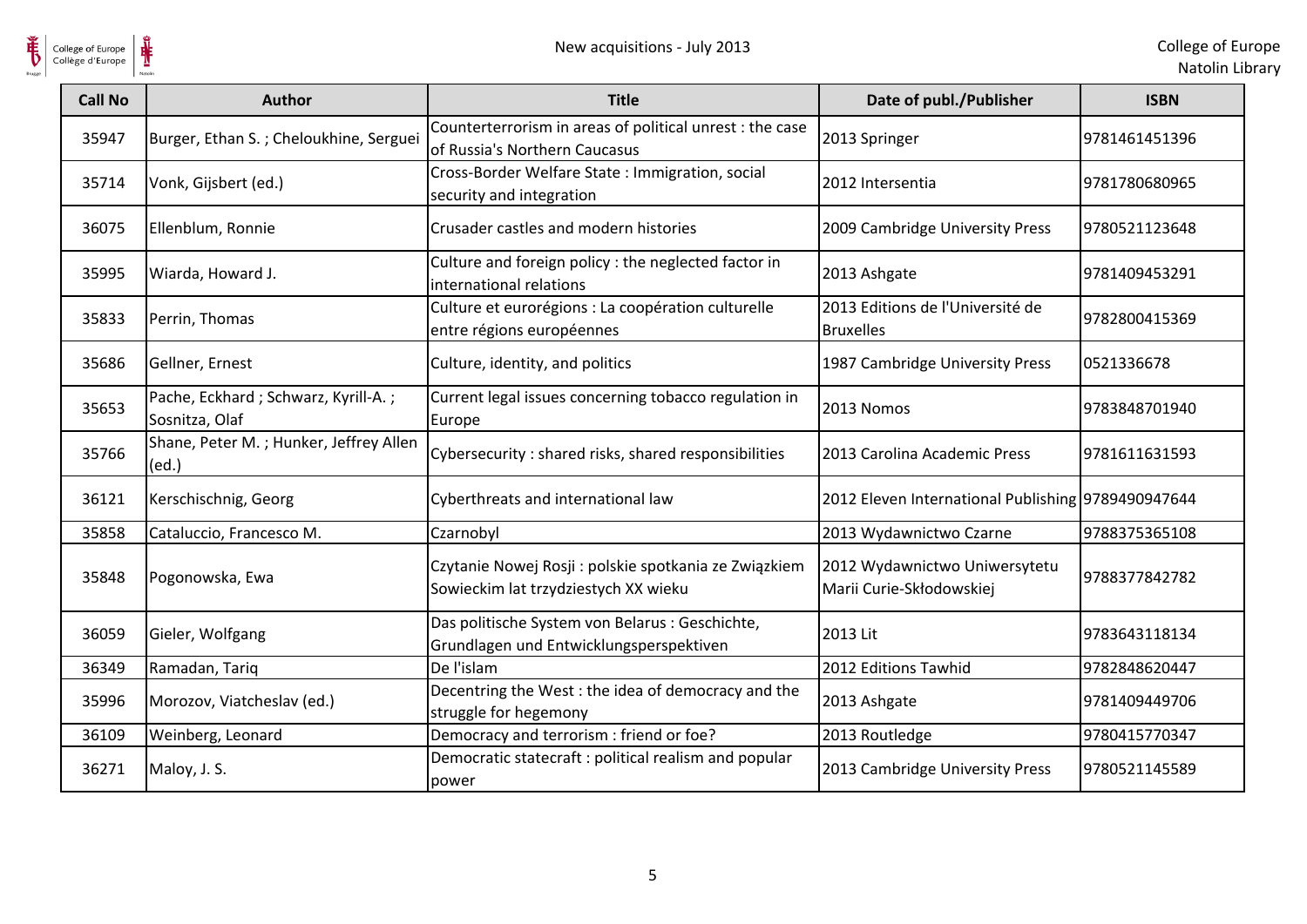

| <b>Call No</b> | <b>Author</b>                                       | <b>Title</b>                                                                                                                  | Date of publ./Publisher                        | <b>ISBN</b>   |
|----------------|-----------------------------------------------------|-------------------------------------------------------------------------------------------------------------------------------|------------------------------------------------|---------------|
| 35868          | Kurkiewicz, Jolanta (red.)                          | Demograficzne uwarunkowania i wybrane społeczno-<br>ekonomiczne konsekwencje starzenia się ludności w<br>krajach europejskich | 2012 Wydawnictwo Uniwersytetu<br>Ekonomicznego | 9788372526069 |
| 35810          | Horky-Hluchan, Ondrej ; Lightfoot,<br>Simon (ed.)   | Development Policies of Central and Eastern European<br><b>States: From Aid Recipients to Aid Donors</b>                      | 2013 Routledge                                 | 9780415639125 |
| 36106          | Phinnemore, David; McGowan, Lee                     | Dictionary of the European Union                                                                                              | 2013 Routledge                                 | 9781857436839 |
| 36285          | Crouzet, Denis                                      | Dieu en ses royaumes : une histoire des guerres de<br>religion                                                                | 2008 Champ Vallon                              | 9782876734944 |
| 35949          | Goudreau, Lucien (ed.)                              | Diplomatic security abroad and protests in Muslim<br>countries                                                                | 2013 Nova Science Publishers                   | 9781624178368 |
| 36214          | Furseth, Inger ; Everett, Euris Larry               | Doing Your Master's Dissertation                                                                                              | 2013 Sage Publications                         | 9781446263990 |
| 35775          | Lang, Amy Schrager; Lang/Levitsky,<br>Daniel (eds.) | Dreaming in Public: Building of the Occupy Movement                                                                           | 2012 New Internationalist<br>Publications      | 9781780260846 |
| 35834          | Romi, Raphaël et al.                                | Droit international et européen de l'environnement                                                                            | 2013 Montchrestien-Lextenso<br><b>Éditions</b> | 9782707617361 |
| 36215          | Lundestad, Geir                                     | East, west, north, south : major developments in<br>international relations since 1945                                        | <b>2010 SAGE</b>                               | 9781849202978 |
| 35787          | Chevallier, Julien                                  | Econometric analysis of carbon markets: the<br>European Union emissions trading scheme and the<br>clean development mechanism | 2012 Springer                                  | 9789400724112 |
| 36227          | Winiecki, Jan                                       | Economic Futures of the West                                                                                                  | 2013 Edward Elgar                              | 9781781951705 |
| 36110          | Clift, Ben ; Woll, Cornelia (ed.)                   | Economic Patriotism in Open Economies                                                                                         | 2013 Routledge                                 | 9780415624749 |
| 35741          | Papava, Vladimir                                    | Economic reforms in post-communist Georgia : twenty<br>vears after                                                            | 2012 Nova Science Publishers                   | 9781619425422 |
| 35742          | Rayfield, Donald                                    | Edge of Empires : A History of Georgia                                                                                        | 2012 Reaktion Books                            | 9781780230306 |
| 36228          | Edward, David; Lane, Robert                         | Edward and Lane on European Union law                                                                                         | 2013 Edward Elgar                              | 9780857931047 |
| 36300          | Toman, Rolf (ed.); Bednorz, Achim<br>(photo.)       | Eglises et cathédrales                                                                                                        | 2008 Parragon                                  | 9781407541259 |
| 36239          | Mieczkowski, Yanek                                  | Eisenhower's Sputnik moment : the race for space and<br>world prestige                                                        | 2013 Cornell University Press                  | 9780801451508 |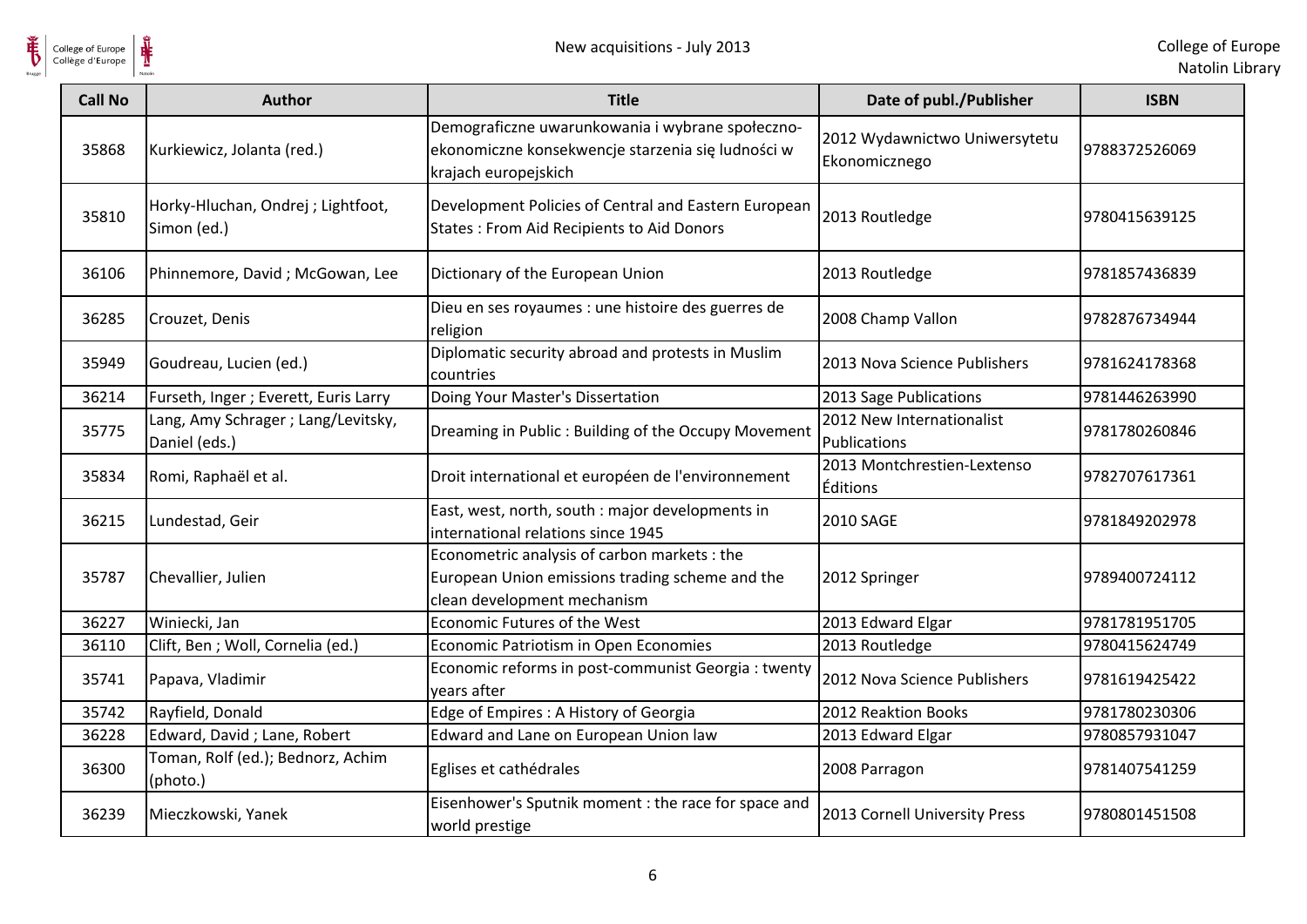

**HE** 

| <b>Call No</b> | <b>Author</b>                                                  | <b>Title</b>                                                                                            | Date of publ./Publisher                                 | <b>ISBN</b>                 |
|----------------|----------------------------------------------------------------|---------------------------------------------------------------------------------------------------------|---------------------------------------------------------|-----------------------------|
| 35760          | Nadkarni, Vidya; Noonan, Norma C.<br>(eds.)                    | Emerging Powers in a Comparative Perspective : The<br>Political and Economic Rise of the BRIC Countries | 2013 Continuum Publishing<br>Corporation                | 9781441119865               |
| 35811          | Parker, Noel (ed.)                                             | Empire and international order                                                                          | 2013 Ashgate                                            | 9780754679936               |
| 35803          | Isin, Engin F.; Saward, Michael (eds.)                         | Enacting European citizenship                                                                           | 2013 Cambridge University Press                         | 9781107033962               |
| 36126          | Vermeulen, Floris; Bovenkerk, Frank                            | Engaging with violent Islamic extremism : local policies<br>in Western European cities                  | 2012 Eleven International Publishing 9789490947576      |                             |
| 36229          | Wurzel, Rüdiger K.W.; Zito, Anthony<br>R.; Jordan, Andrew J.   | Environmental governance in Europe : a comparative<br>analysis of new environmental policy instruments  | 2013 Edward Elgar                                       | 9781849804660               |
| 35690          | Sowers, Jeannie Lynn                                           | Environmental politics in Egypt : activists, experts and<br>the state                                   | 2013 Routledge                                          | 9780415783002               |
| 36002          | Ferguson, Adam                                                 | Essai sur l'histoire de la société civile. Vol. 1                                                       | 2010 Nabu Press                                         | 9781148411248               |
| 36003          | Ferguson, Adam                                                 | Essai sur l'histoire de la société civile. Vol. 2                                                       | 2010 Nabu Press                                         | 9781148022741               |
| 36133          | Trebits, Anna; Fischer, Márta                                  | EU English: Using English in EU contexts                                                                | <b>2010 Klett</b>                                       | 9789639641884               |
| 36132          | Trebits, Anna ; Fischer, Márta                                 | EU English : Using English in EU contexts                                                               | <b>2010 Klett</b>                                       | 9789639641884               |
| 36230          | Savin, Andrej                                                  | EU internet law                                                                                         | 2013 Edward Elgar                                       | 9781845429379               |
| 35953          | Keck, Jörn; Vanoverbeke, Dimitri;<br>Waldenberger, Franz (ed.) | EU-Japan relations, 1970-2012 : from confrontation to<br>global partnership                             | 2013 Routledge                                          | 9780415658720               |
| 35859          | Staszczyk, Artur (red.)                                        | Europa Wschodnia i Kaukaz Południowy w polityce<br>Unii Europejskiej                                    | 2011 Wydawnictwo Naukowe<br>Uniwersytetu Szczecińskiego | 9788372418784               |
| 35909          | Slomp, Hans                                                    | Europe, a Political Profile : An American Companion to<br>European Politics. Vol. 1                     | 2011 ABC-CLIO                                           | 9780313391811 (vol.<br>182) |
| 35910          | Slomp, Hans                                                    | Europe, a Political Profile : An American Companion to<br>European Politics. Vol. 2                     | 2011 ABC-CLIO                                           | 9780313391811 (vol.<br>182) |
| 35812          | Caiani, Manuela ; Parenti, Linda                               | European and American extreme right groups and the<br>Internet                                          | 2013 Ashgate                                            | 9781409409618               |
| 36058          | Rutgers, Jacobien W. (ed.)                                     | European contract law and the welfare state                                                             | 2012 Europa Law Publishing                              | 9789089520807               |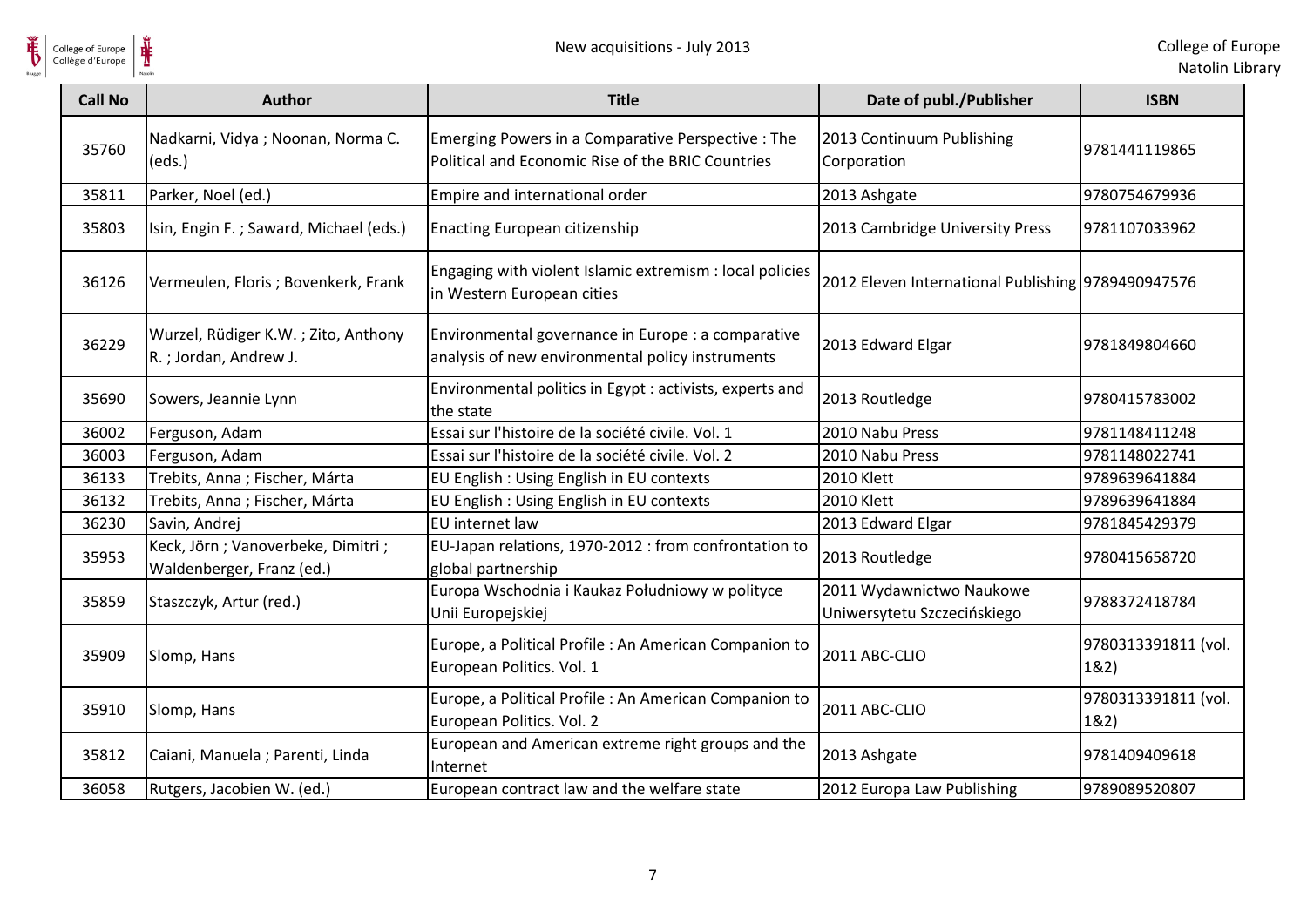

| <b>Call No</b> | <b>Author</b>                                                         | <b>Title</b>                                                                                                                                   | Date of publ./Publisher | <b>ISBN</b>   |
|----------------|-----------------------------------------------------------------------|------------------------------------------------------------------------------------------------------------------------------------------------|-------------------------|---------------|
| 35656          | Curaj, Adrian  [et al.] (ed.)                                         | European higher education at the crossroads. Part 1,<br>Between the Bologna process and national reforms                                       | 2012 Springer           | 9789400739369 |
| 35657          | Curaj, Adrian  [et al.] (ed.)                                         | European higher education at the crossroads. Part 2,<br>Between the Bologna process and national reforms                                       | 2012 Springer           | 9789400739369 |
| 35658          | Venet, Christopher ; Baranes, Blandina<br>(eds.)                      | European Identity through Space : Space Activities and<br>Programmes as a Tool to Reinvigorate the European<br>Identity                        | 2012 Springer           | 9783709109755 |
| 36231          | Nowotny, E.; Mooslechner, Peter;<br>Ritzberger-Grünwald, Doris (eds.) | European integration in a global economy: CESEE and<br>the impact of China and Russia                                                          | 2012 Edward Elgar       | 9781781009499 |
| 36232          | Kur, Annette; Dreier, Thomas                                          | European intellectual property law : text, cases and<br>materials                                                                              | 2013 Edward Elgar       | 9781848448803 |
| 35977          | Calster, Geert van                                                    | European Private International Law                                                                                                             | 2013 Hart Publishing    | 9781849462419 |
| 35946          | Kaunert, Christian; Léonard, Sarah<br>(eds.)                          | European Security, Terrorism and Intelligence :<br>Tackling New Security Challenges in Europe                                                  | 2013 Palgrave Macmillan | 9780230361812 |
| 35659          | Carayannis, Elias G.; Korres, George<br>M. (eds.)                     | European Socio-economic Integration : Challenges,<br>Opportunities and Lessons Learned                                                         | 2013 Springer Verlag    | 9781461452539 |
| 35954          | Jurje, Flavia                                                         | Europeanization and new member states : a<br>comparative social network analysis                                                               | 2013 Routledge          | 9780415657266 |
| 35997          | Bellini, Nicola; Hilpert, Ulrich (ed.)                                | Europe's changing geography : the impact of inter-<br>regional networks                                                                        | 2013 Routledge          | 9780415539777 |
| 35778          | Verschueren, Nicolas                                                  | Fermer les mines en construisant l'Europe : Une<br>histoire sociale de l'intégration européenne                                                | 2013 P.I.E. Peter Lang  | 9782875740250 |
| 36010          | Scott, Susan                                                          | Fierce Conversations: Achieving Success in Work & in<br>Life, One Conversation at a Time                                                       | 2004 Barkley, Books     | 9780425193372 |
| 36086          | Scott, Susan                                                          | Fierce Leadership: A Bold Alternative to the Worst<br>'Best" Practices of Business Today                                                       | 2009 Crown Business     | 9780385529044 |
| 36116          | Williams-Elegbe, Sope                                                 | Fighting Corruption in Public Procurement : A<br>Comparative Analysis of Disqualification or Debarment 2012 Hart Publishing<br><b>Measures</b> |                         | 9781849460200 |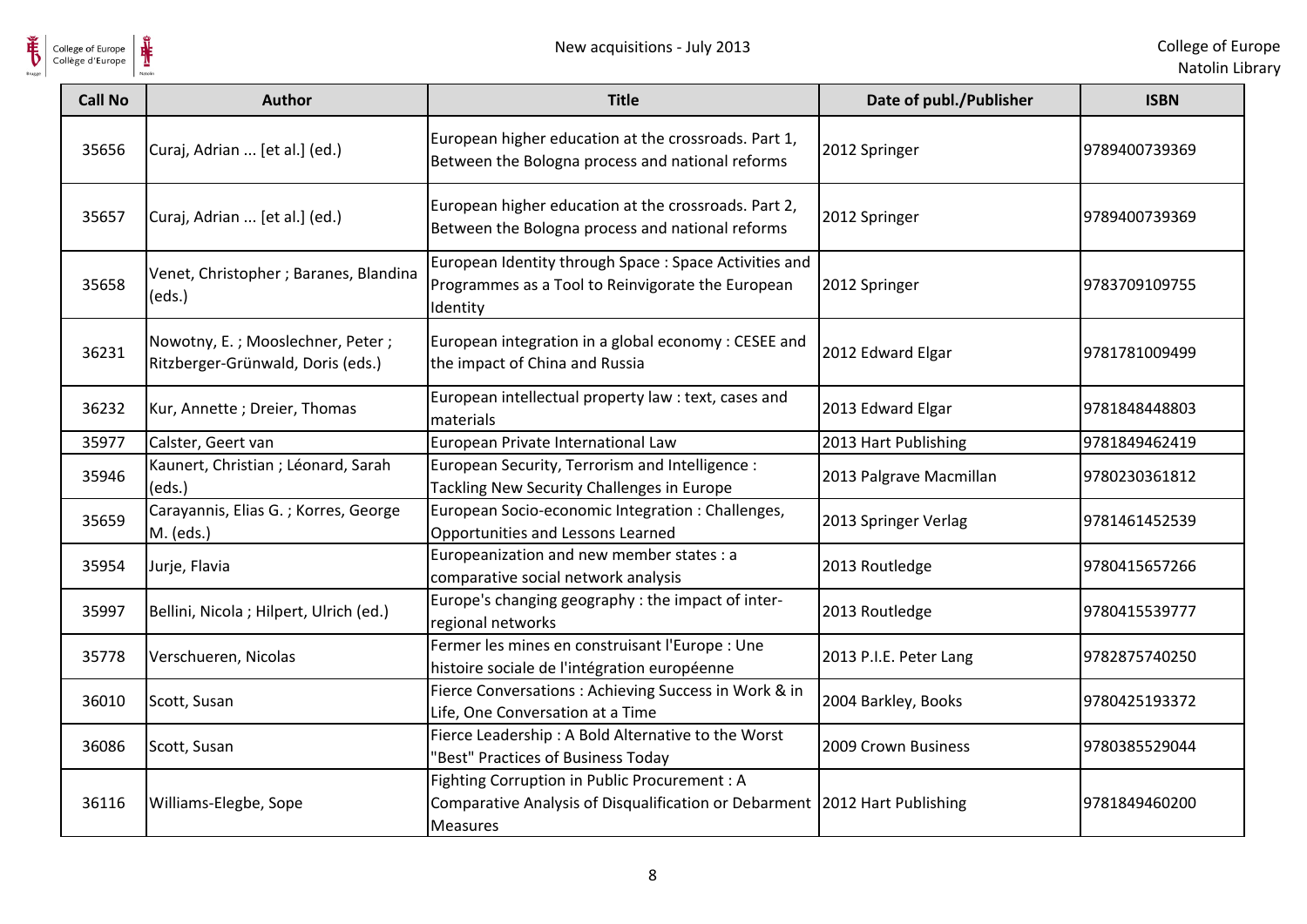

| <b>Call No</b> | <b>Author</b>                                                           | <b>Title</b>                                                                                                          | Date of publ./Publisher         | <b>ISBN</b>   |
|----------------|-------------------------------------------------------------------------|-----------------------------------------------------------------------------------------------------------------------|---------------------------------|---------------|
| 35749          | The World Bank                                                          | Fighting corruption in public services : chronicling<br>Georgia's reforms                                             | 2012 The World Bank             | 9780821394755 |
| 36233          | Hsu, Sara                                                               | Financial crises, 1929 to the present                                                                                 | 2013 Edward Elgar               | 9780857933423 |
| 35661          | (eds.)                                                                  | Szyszczak, Erika; Gronden, J.W. van de   Financing services of general economic interest:<br>reform and modernization | 2013 Asser Press ; Springer     | 9789067049054 |
| 35695          | Bekker, Sonja                                                           | Flexicurity: The Emergence of a European Concept                                                                      | 2012 Intersentia                | 9781780680910 |
| 36080          | Schmidt, Elizabeth                                                      | Foreign intervention in Africa : from the Cold War to<br>the War on Terror                                            | 2013 Cambridge University Press | 9780521709033 |
| 36216          | Beasley, Ryan K. (et al.) (ed.)                                         | Foreign policy in comparative perspective : domestic<br>and international influences on state behavior                | 2013 Sage                       | 9781608716968 |
| 35804          | Opeskin, Brian; Perruchoud, Richard;<br>Redpath-Cross, Jillyanne (eds.) | Foundations of International Migration Law                                                                            | 2012 Cambridge University Press | 9781107608368 |
| 36306          | Vincendon, Sibylle (textes); Chaumeil,<br>Marc (photographies)          | François Hollande : président élu                                                                                     | 2012 Editions Privat            | 9782708944442 |
| 36027          | Murkens, Jo Eric                                                        | From empire to union : conceptions of German<br>constitutional law since 1871                                         | 2013 Oxford University Press    | 9780199671885 |
| 35830          | Montoya, Celeste                                                        | From global to grassroots : the European Union,<br>transnational advocacy, and combatting violence<br>against women   | 2013 Oxford Universtity Press   | 9780199927197 |
| 35820          | Brown, Lester R.                                                        | Full planet, empty plates : the new geopolitics of food<br>scarcity                                                   | 2012 W.W. Norton                | 9780393344158 |
| 35871          | Świstak, Marek                                                          | Fundusze Unii Europejskiej a pozaekonomiczne<br>czynniki wzrostu gospodarczego                                        | 2012 Lettra-Graphic             | 9788389937575 |
| 35788          | Daskalova, Krasimira  [et al.] (eds.)                                   | Gendering post-socialist transition : studies of<br>changing gender perspectives                                      | 2012 LIT Verlag                 | 9783643902290 |
| 35898          | Klementewicz, Tadeusz                                                   | Geopolityka trwałego rozwoju : ewolucja cywilizacji i<br>państwa w trakcie dziejotwórczych kryzysów                   | 2013 Dom Wydawniczy Elipsa      | 9788371519581 |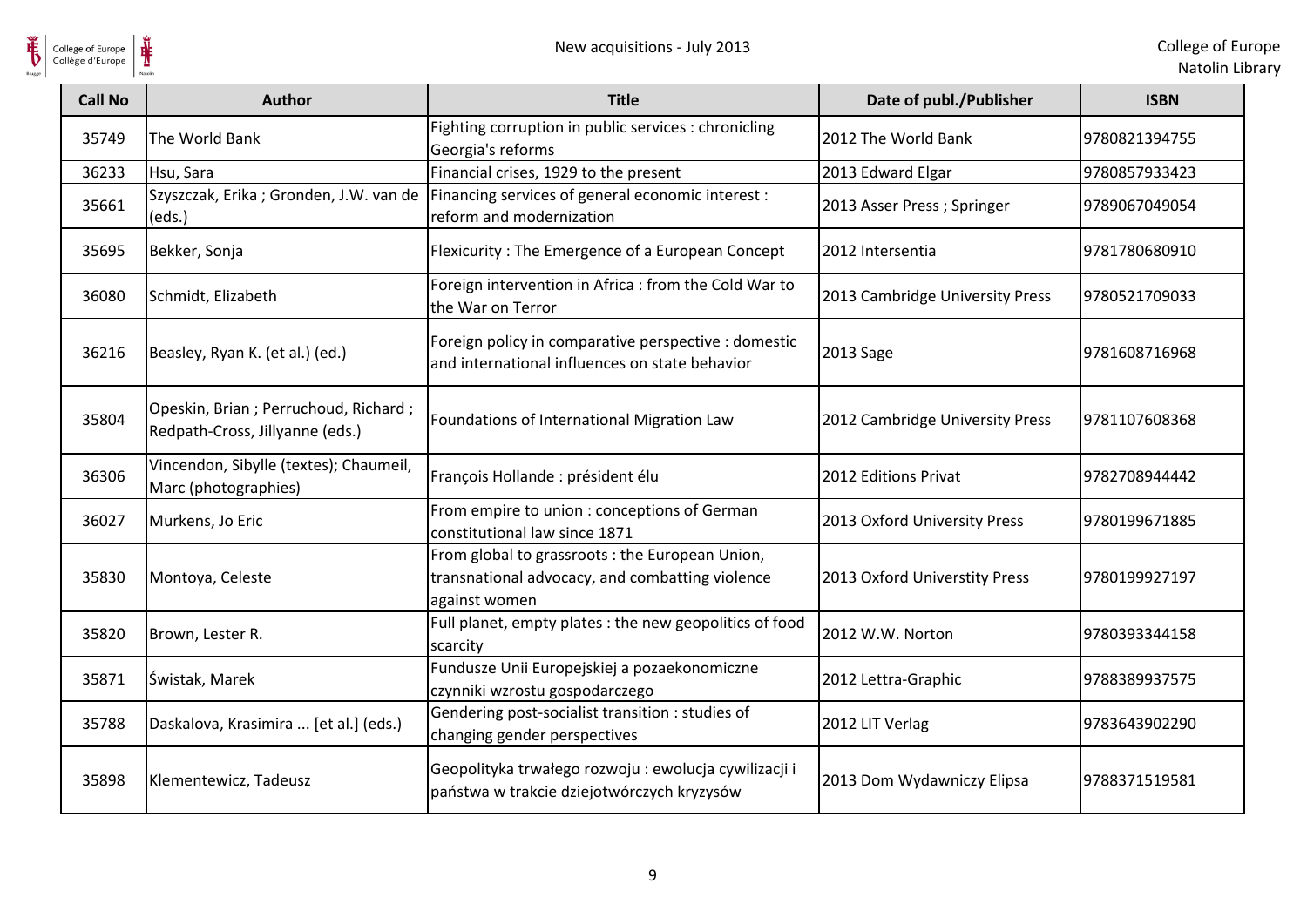

 $\frac{1}{\frac{1}{\sqrt{2}}}\sum_{\text{National}}$ 

| <b>Call No</b> | Author                                                              | <b>Title</b>                                                                                            | Date of publ./Publisher                                | <b>ISBN</b>   |
|----------------|---------------------------------------------------------------------|---------------------------------------------------------------------------------------------------------|--------------------------------------------------------|---------------|
| 35743          | Berman, Michael                                                     | Georgia through its legends, folklore, and people                                                       | 2011 Nova Science Publishers                           | 9781612096414 |
| 35744          | Musxelišvili, David; Samsonadze,<br>Mikheil; Daušvili, Alexander    | Georgian history                                                                                        | 2012 Nova Science Publishers                           | 9781620811733 |
| 35895          | Allen, David                                                        | Getting things done czyli sztuka bezstresowej<br>efektywności                                           | 2009 Helion                                            | 9788324619993 |
| 35849          | Engelking, Barbara; Leociak, Jacek                                  | Getto warszawskie: Przewodnik po nieistniejącym<br>mieście                                              | 2013 Stowarzyszenie Centrum<br>Badań nad Zagładą Żydów | 9788363444273 |
| 36088          | Keane, John                                                         | <b>Global Civil Society?</b>                                                                            | 2003 Cambridge University Press                        | 052189462X    |
| 35662          | Boening, Astrid; Kremer, Jan-Frederik<br>Loon, Aukje van (eds.)     | Global power Europe. Vol. 1, Theoretical and<br>Institutional Approaches to the EU's External Relations | 2013 Springer                                          | 9783642324116 |
| 35663          | Boening, Astrid; Kremer, Jan-Frederik<br>Loon, Aukje van (eds.)     | Global Power Europe. Vol. 2, Policies, Actions and<br>Influence of the EU's External Relations          | 2013 Springer                                          | 9783642324154 |
| 36111          | Lutz, James M.; Lutz, Brenda J.                                     | <b>Global Terrorism</b>                                                                                 | 2013 Routledge                                         | 9780415539456 |
| 35761          | Gizelis, Theodora-Ismene                                            | Globalisation, Integration and the Future of European<br><b>Welfare States</b>                          | 2010 Manchester University Press                       | 9780719081101 |
| 36112          | Griffin, Liza                                                       | Good governance, scale and power : a case study of<br>North Sea fisheries                               | 2013 Routledge                                         | 9780415486231 |
| 36319          | Toman, Rolf (dir.)                                                  | Gothique : Le pouvoir de l'image. Art profane et sacré<br>du Moyen Age, de 1140-1500                    | 2012 H.F. Ullmann                                      | 9783848000579 |
| 35728          | Maes, Ivo                                                           | Half a century of European financial integration : from<br>the Rome treaty to the 21st century          | 2007 Mercatorfonds                                     | 9789061537908 |
| 36218          | Carlsnaes, Walter; Risse-Kappen,<br>Thomas; Simmons, Beth A. (eds.) | Handbook of International Relations                                                                     | 2013 SAGE Publications                                 | 9781849201506 |
| 35791          | Huffman, Alan                                                       | Here I Am : The Story of Tim Hetherington, War<br>Photographer                                          | 2013 Grove Press                                       | 9780802120908 |
| 35886          | Kasekamp, Andres                                                    | Historia państw bałtyckich                                                                              | 2013 Polski Instytut Spraw<br>Międzynarodowych         | 9788362453559 |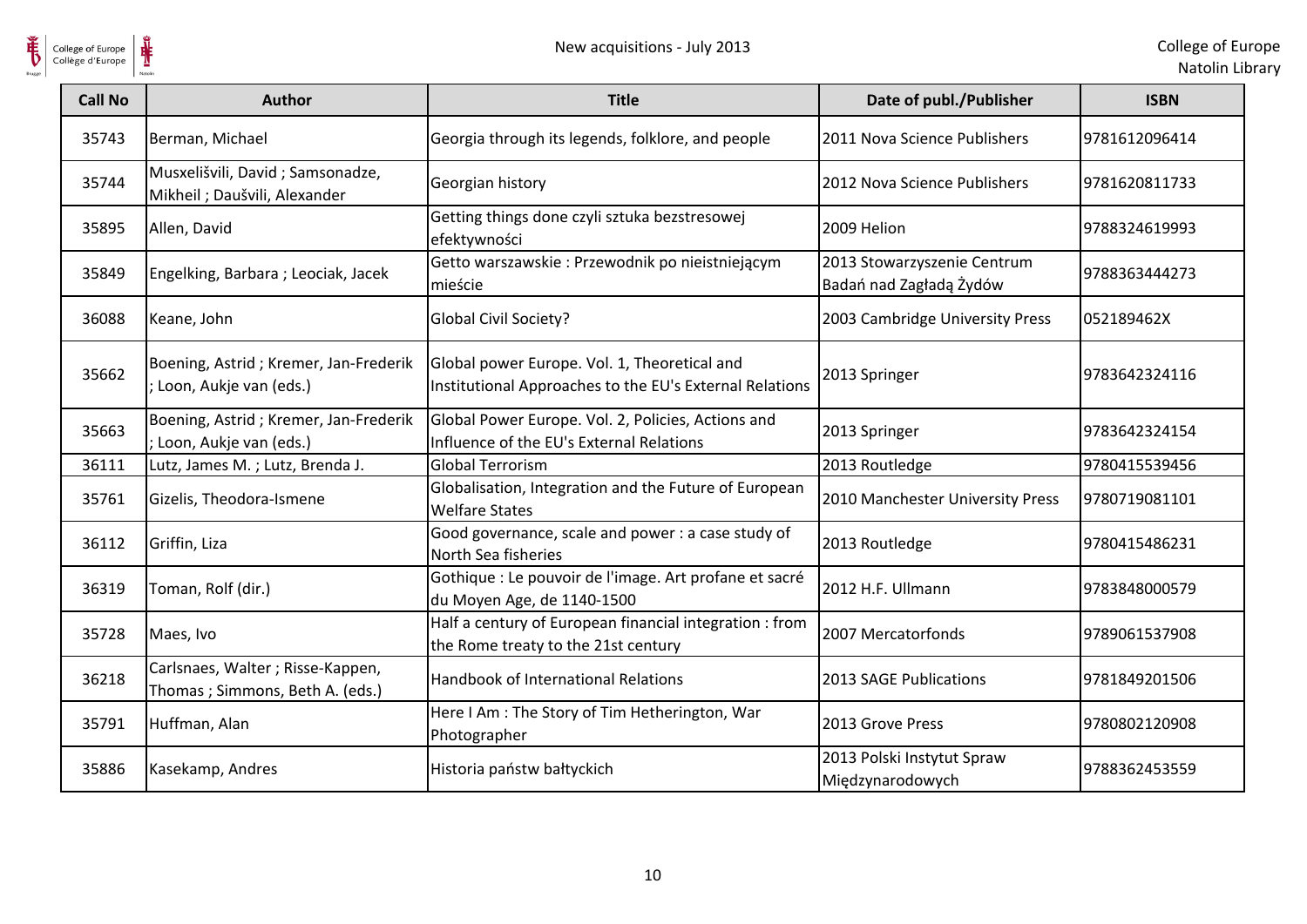

| <b>Call No</b> | <b>Author</b>                                     | <b>Title</b>                                                                                                                                                                                      | Date of publ./Publisher                               | <b>ISBN</b>   |
|----------------|---------------------------------------------------|---------------------------------------------------------------------------------------------------------------------------------------------------------------------------------------------------|-------------------------------------------------------|---------------|
| 35805          | Åslund, Anders                                    | How capitalism was built : the transformation of<br>Central and Eastern Europe, Russia, the Caucasus, and<br><b>Central Asia</b>                                                                  | 2013 Cambridge University Press                       | 9781107628182 |
| 35634          | Bakker, Bas Berend.; Klingen,<br>Christoph (eds.) | How emerging Europe came through the 2008/09<br>crisis : an account by the staff of the IMF's European<br>Department                                                                              | 2012 International Monetary Fund                      | 9781616353810 |
| 35922          | Goodhart, Michael (ed.)                           | Human Rights: Politics and Practice                                                                                                                                                               | 2013 Oxord University Press                           | 9780199608287 |
| 36098          | De Bona, Giacomina                                | Human rights in Libya : the impact of international<br>society since 1969                                                                                                                         | 2013 Routledge                                        | 9780415690584 |
| 35828          | Straw, David                                      | Human rights violation in Turkey: rethinking<br>sociological perspectives                                                                                                                         | 2013 Palgrave Macmillan                               | 9780230355415 |
| 35730          | Motilla, Agustin (ed.)                            | Immigration, National and Regional Laws and Freedom<br>of Religion : Proceedings of the XXIth Meeting of the<br>European Consortium for Church and State Research<br>Madrid, 12-15 November, 2009 | 2012 Peeters                                          | 9789042924833 |
| 36089          | Hoskyns, Catherine                                | Integrating Gender: Women, Law and Politics in the<br><b>European Union</b>                                                                                                                       | 1996 Verso Books                                      | 1859840787    |
| 35938          | Morano-Foadi, Sonia; Malena,<br>Micaela (ed.)     | Integration for third country nationals in the European<br>Union : the equality challenge                                                                                                         | 2012 Edward Elgar                                     | 9780857936813 |
| 36273          | Le More, Anne                                     | International Assistance to the Palestinians after Oslo:<br>Political guilt, wasted money                                                                                                         | 2008 Routledge                                        | 9780415588386 |
| 35667          | Boschiero, Nerina  [et al.] (eds.)                | International courts and the development of<br>international law : essays in Honour of Tullio Treves                                                                                              | 2013 Springer                                         | 9789067048934 |
| 36275          | Henning-Bodewig, Frauke (ed.)                     | International handbook on unfair competition                                                                                                                                                      | 2013 C.H. Beck; Hart; Nomos                           | 9783832972653 |
| 35676          | Fawcett, Louise (ed.)                             | International Relations of the Middle East                                                                                                                                                        | 2013 Oxford University Press                          | 9780199608270 |
| 35983          | Dannreuther, Roland                               | International Security: The Contemporary Agenda                                                                                                                                                   | 2013 Polity Press                                     | 9780745653778 |
| 35853          | Szatlach, Maria                                   | Interregionalizm w międzynarodowych stosunkach<br>politycznych                                                                                                                                    | 2012 Wydawnictwo Uniwersytetu<br>Kazimierza Wielkiego | 9788370968496 |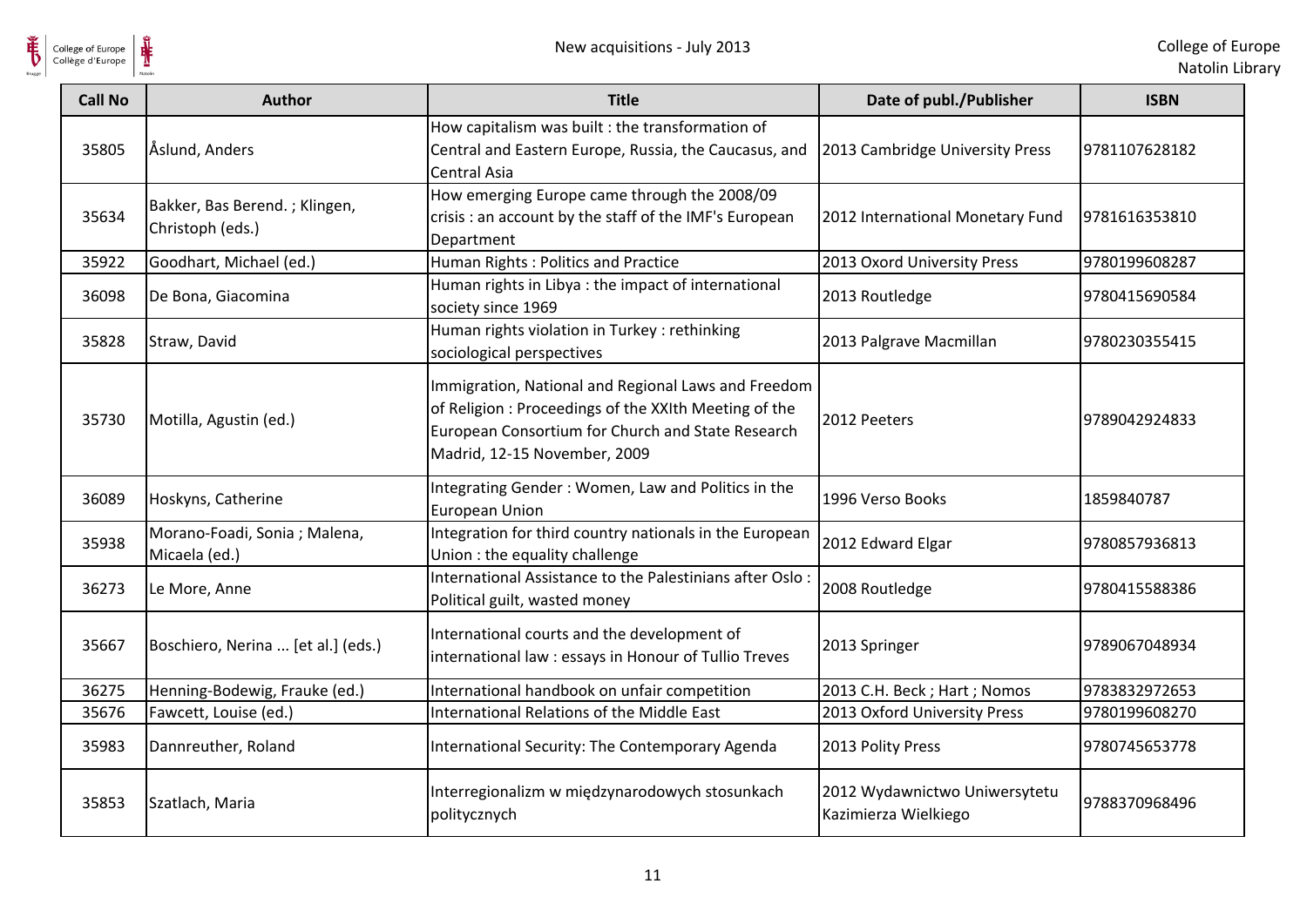

| <b>Call No</b> | Author                                                    | <b>Title</b>                                                                                           | Date of publ./Publisher                        | <b>ISBN</b>   |
|----------------|-----------------------------------------------------------|--------------------------------------------------------------------------------------------------------|------------------------------------------------|---------------|
| 35789          | Siekmann, Robert C. R.                                    | Introduction to international and European sports law<br>: capita selecta                              | 2012 T.M.C. Asser Press ; Springer             | 9789067048514 |
| 35911          | Jackson, Robert H.; Sorensen, Georg                       | Introduction to international relations : theories and<br>approaches                                   | 2013 Oxford University Press                   | 9780199694747 |
| 35814          | Triandafyllidou, Anna (ed.)                               | Irregular migrant domestic workers in Europe : who<br>cares?                                           | 2013 Ashgate                                   | 9781409442028 |
| 36096          | Kies, Raphaël; Nanz, Patrizia (eds.)                      | Is Europe listening to us? : successes and failures of EU<br>citizen consultations                     | 2013 Ashgate                                   | 9781409454359 |
| 35786          | Kołakowski, Leszek                                        | Is God Happy? : Selected Essays                                                                        | 2013 Basic Books                               | 9780465080991 |
| 35780          | Gray, John                                                | Isaiah Berlin : an interpretation of his thought                                                       | 2013 Princeton Univeristy Press                | 9780691157429 |
| 35907          | Amir-Aslani, Ardavan                                      | Islam and The West, Wars of The Gods: The<br>Geopolitics of Faith                                      | 2013 Enigma Books                              | 9781936274505 |
| 35925          | Ernst, Carl W. (ed.)                                      | Islamophobia in America : the anatomy of intolerance                                                   | 2013 Palgrave Macmillan                        | 9781137321886 |
| 35987          | Gitelman, Zvi                                             | Jewish Identities in Postcommunist Russia and Ukraine<br>: An Uncertain Ethnicity                      | 2012 Cambridge University Press                | 9781107608733 |
| 35939          | Dawson, Mark; De Witte, Bruno;<br>Muir, Elise (ed.)       | Judicial activism at the European Court of Justice                                                     | 2013 Edward Elgar                              | 9780857939395 |
| 35677          | Thompson, Elizabeth F.                                    | Justice interrupted : the struggle for constitutional<br>government in the Middle East                 | 2013 Harvard University Press                  | 9780674073135 |
| 35847          | Bullough, Oliver                                          | Kaukaz: niech świat rozbrzmiewa naszą chwałą                                                           | 2013 Zysk i S-ka Wydawnictwo                   | 9788375069754 |
| 35762          | Smyser, W.R.                                              | Kennedy and the Berlin Wall                                                                            | 2010 Rowman & Littlefield                      | 9780742560918 |
| 36038          | Kwiek, Marek                                              | Knowledge Production in European Universities :<br>States, Markets, and Academic Entrepreneurialism    | 2013 Peter Lang                                | 9783631624036 |
| 35899          | Adamowski, Janusz W.; Jaskiernia,<br>Alicja (red.)        | Komunikowanie masowe i polityka medialna w epoce<br>globalizacji i cyfryzacji - aspekty międzynarodowe | 2013 Oficyna Wydawnicza ASPRA-JR 9788375454215 |               |
| 36188          | Czachór, Zbigniew                                         | Kryzys i zaburzona dynamika Unii Europejskiej                                                          | 2013 Dom Wydawniczy Elipsa                     | 9788371519680 |
| 35844          | Górak-Sosnowska, Katarzyna;<br>Pachniak, Katarzyna (red.) | Kultura popularna na Bliskim Wschodzie                                                                 | 2013 Difin                                     | 9788376418261 |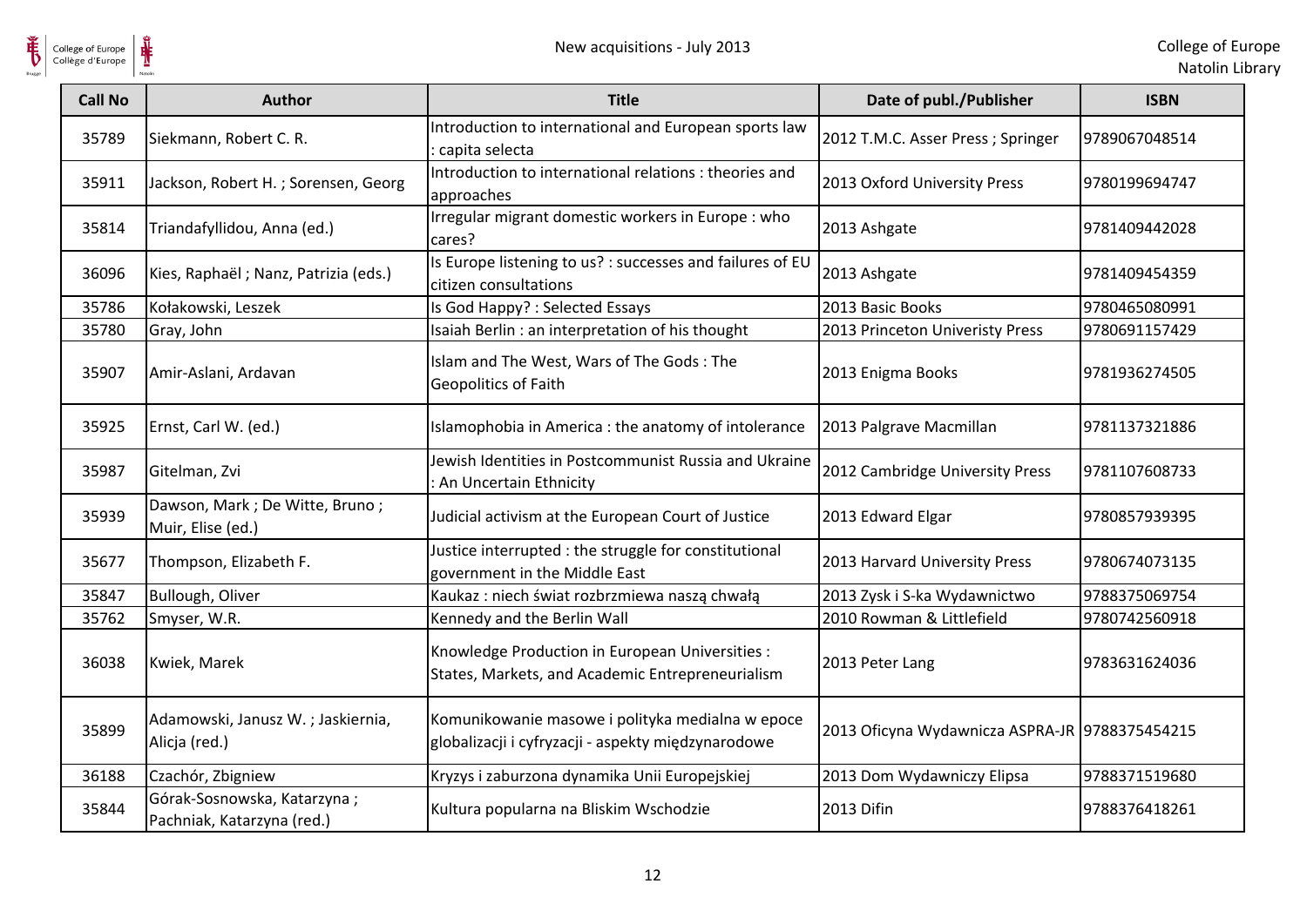

| <b>Call No</b> | <b>Author</b>                                                       | <b>Title</b>                                                                                                                    | Date of publ./Publisher                    | <b>ISBN</b>   |
|----------------|---------------------------------------------------------------------|---------------------------------------------------------------------------------------------------------------------------------|--------------------------------------------|---------------|
| 35893          | Kelm, Robert                                                        | Kurs złoty/euro : teoria i empiria                                                                                              | 2013 Wydawnictwo Uniwersytetu<br>Łódzkiego | 9788375258219 |
| 36187          | Koronowski, Adam                                                    | Kwadratura euro                                                                                                                 | 2013 Wydawnictwo Adam<br>Marszałek         | 9788377806609 |
| 36346          | Régragui, Ismaïl                                                    | La diplomatie publique marocaine : une stratégie de<br>marque religieuse ?                                                      | 2013 L'Harmattan                           | 9782343005089 |
| 35725          | Basdevant-Gaudemet, Brigitte (ed.)                                  | L'administration des cultes dans les pays de l'Union<br>européenne                                                              | 2008 Peeters                               | 9789042920170 |
| 35687          | Gellner, Ernest                                                     | Language and solitude: Wittgenstein, Malinowski, and<br>the Habsburg dilemma                                                    | 1998 Cambridge University Press            | 9780521639972 |
| 35682          | Campuzano Díaz  [et al.] (eds.)                                     | Latest developments in EU private international law                                                                             | 2011 Intersentia                           | 9781780680002 |
| 35731          | Herman, Jan ; Pelckmans, Paul ;<br>Rosset, François (eds.)          | Le manuscrit trouvé à Saragosse et ses intertextes :<br>actes du colloque international, Leuven-Anvers, 30<br>mars-1 avril 2000 | 2001 Editions Peeters                      | 9042909897    |
| 36303          | Bolgert, Nathalie ; Grzybowska, Joanna                              | Le polonais tout de suite !                                                                                                     | 2012 Pocket                                | 9782266228459 |
| 36289          | Le Roux, Nicolas                                                    | Le roi, la cour, l'État - De la Renaissance à l'absolutisme 2013 Champ Vallon                                                   |                                            | 9782876738744 |
| 35944          | Metcalfe, Beverly Dawn; Mimouni,<br>Fouad (eds.)                    | Leadership Development in the Middle East                                                                                       | 2011 Edward Elgar Publishing               | 9780857938749 |
| 36304          | Petiteau, Natalie ; Olivier, Jean-Marc ;<br>Caucanas, Sylvie (dir.) | Les Européens dans les guerres napoléoniennes                                                                                   | 2012 Editions Privat                       | 9782708905375 |
| 36281          | Van Overmeire, Xavier ; Schillings,<br>Christian                    | Les importations parallèles dans l'Union européenne :<br>la recherche d'un équilibre entre liberté et protection                | 2012 Anthemis                              | 9782874553899 |
| 36041          | Ostriitchouk, Olha                                                  | Les Ukrainiens face à leur passé : Vers une meilleure<br>compréhension du clivage Est/Ouest                                     | 2013 P.I.E. Peter Lang                     | 9782875740359 |
| 35727          | Amara, Marie-Emmanuelle ; Baumann,<br>Michèle                       | L'Europe universitaire : L'identité étudiante face à<br>l'employabilité                                                         | 2012 Academia                              | 9782806100610 |
| 35668          | Siekmann, Robert C. R.; Soek,<br>Janwillem (eds.)                   | Lex sportiva : what is sports law?                                                                                              | 2012 T.M.C. Asser Press ; Springer         | 9789067048286 |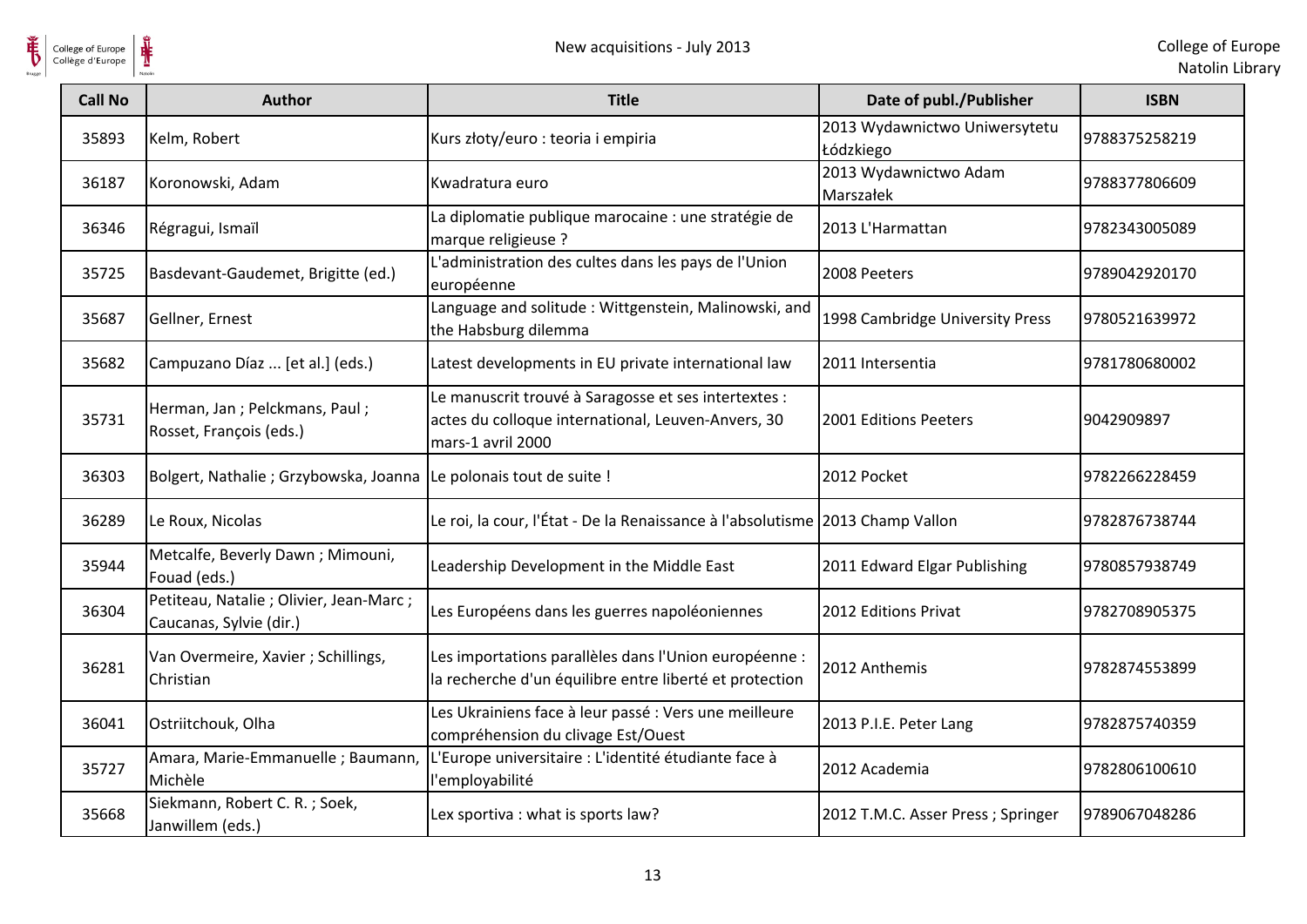| <b>Call No</b> | <b>Author</b>                                               | <b>Title</b>                                                                                                                           | Date of publ./Publisher                                 | <b>ISBN</b>   |
|----------------|-------------------------------------------------------------|----------------------------------------------------------------------------------------------------------------------------------------|---------------------------------------------------------|---------------|
| 36301          | Toynbee, Arnold J.                                          | L'histoire                                                                                                                             | 1996 Payot                                              | 9782228889841 |
| 35932          | Laïdi, Zaki                                                 | Limited achievements: Obama's foreign policy                                                                                           | 2012 Palgrave Macmillan                                 | 9781137020857 |
| 36155          | Zięba, Andrzej A.                                           | Lobbing dla Ukrainy w Europie międzywojennej:<br>Ukraińskie Biuro Prasowe w Londynie oraz jego<br>konkurenci polityczni (do roku 1932) | 2010 Księgarnia Akademicka                              | 9788376380094 |
| 36220          | Godwin, Ken; Ainsworth, Scott H.;<br>Godwin, Erik           | Lobbying and policymaking : the public pursuit of<br>private interests                                                                 | 2013 CQ Press                                           | 9781604264692 |
| 35737          | Felder, Heiko; Gorrara, Claire;<br>Passmore, Kevin (eds.)   | Lost Decade?: The 1950s in European History, Politics,<br>Society and Culture                                                          | 2011 Cambridge Scholars Publishing  9781443825832       |               |
| 35870          | Kornat, Marek; Satora, Magdalena<br>$(\text{red.})$         | Ład wersalsko-ryski w Europie Środkowo-Wschodniej<br>(1921-1939) : studia z polityki międzynarodowej                                   | 2013 Lettra-Graphic                                     | 9788389937650 |
| 35642          | De Munck, Victor C.; Risteski, Ljupcho<br>(eds.)            | Macedonia: The Political, Social, Economic and<br><b>Cultural Foundations of a Balkan State</b>                                        | 2013 I.B.Tauris                                         | 9781848859364 |
| 35867          |                                                             | Dąbrowski, Franciszek Piotr et al. (red.) Marzec 1968 w dokumentach MSW. T. 1, Niepokorni                                              | 2008 Instytut Pamięci Narodowej                         | 9788360464670 |
| 35763          | Stedman Jones, Daniel                                       | Masters of the Universe : Hayek, Friedman, and the<br><b>Birth of Neoliberal Politics</b>                                              | 2012 Princeton University Press                         | 9780691151571 |
| 35799          | Müller, Jan                                                 | Mechanisms of Trust: News Media in Democratic and<br>Authoritarian Regimes                                                             | 2013 Campus Verlag                                      | 9783593398594 |
| 35890          | Kołodziej, Dariusz                                          | Mechanizmy handlu towarami Wspólnej Polityki Rolnej                                                                                    | 2012 Wydawnictwo Wyższej Szkoły<br>Cła i Logistyki      | 9788389226891 |
| 35955          | Tumblety, Joan (ed.)                                        | Memory and history : understanding memory as<br>source and subject                                                                     | 2013 Routledge                                          | 9780415677127 |
| 35697          | Blomsma, Jeroen                                             | Mens rea and defences in European criminal law                                                                                         | 2012 Intersentia                                        | 9781780681047 |
| 35681          | Coomans, Fons; Grünfeld, Fred;<br>Kamminga, Menno T. (eds.) | Methods of human rights research                                                                                                       | 2009 Intersentia                                        | 9789050958790 |
| 36017          | Cross, Hannah                                               | Migrants, borders and global capitalism : West African<br>labour mobility and EU borders                                               | 2013 Routledge                                          | 9780415629157 |
| 35738          | Stone, John                                                 | Military strategy : the politics and technique of war                                                                                  | 2011 Continuum International<br><b>Publishing Group</b> | 978144118691  |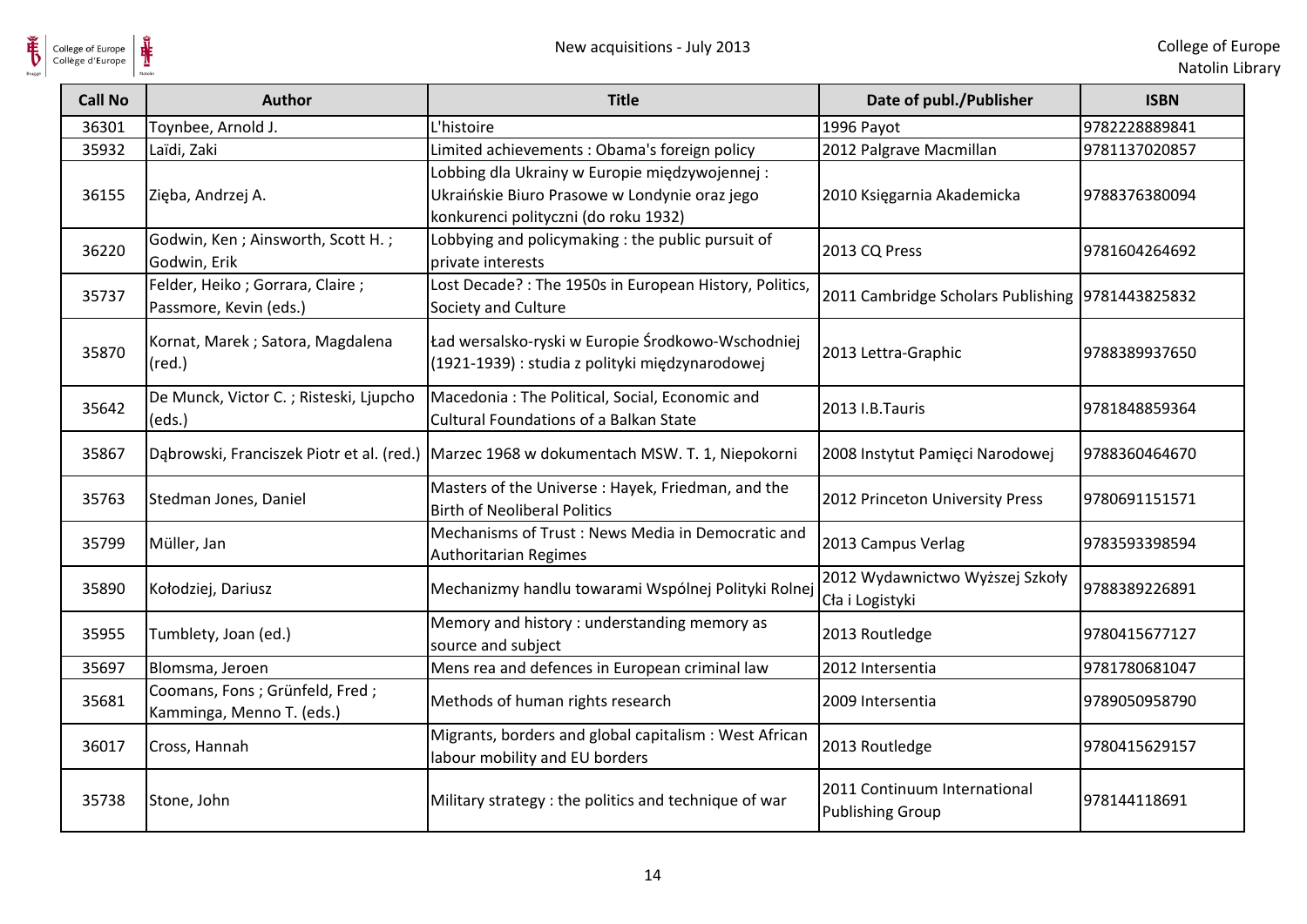

| <b>Call No</b> | <b>Author</b>                                           | <b>Title</b>                                                                                                                               | Date of publ./Publisher                                           | <b>ISBN</b>   |
|----------------|---------------------------------------------------------|--------------------------------------------------------------------------------------------------------------------------------------------|-------------------------------------------------------------------|---------------|
| 35815          | Finney, Nissa; Catney, Gemma (eds.)                     | Minority internal migration in Europe                                                                                                      | 2012 Ashgate                                                      | 9781409431886 |
| 36081          | Zaman, Muhammad Qasim                                   | Modern Islamic Thought in a Radical Age: Religious<br>Authority and Internal Criticism                                                     | 2012 Cambridge University Press                                   | 9781107422254 |
| 35698          | Pichler, Johannes W.; Kaufmann,<br>Bruno (ed.)          | Modern transnationial democracy : how the 2012<br>launch of the European Citizens' Initiative can change<br>the world                      | 2011 Intersentia ; Neuer<br>Wissemschaftlicher Verlag             | 9781780680583 |
| 36044          | Karcher, Nicola Kristin; Kjøstvedt,<br>Anders G. (eds.) | Movements and Ideas of the Extreme Right in Europe<br><b>Positions and Continuities</b>                                                    | 2012 Peter Lang                                                   | 9783631601365 |
| 35908          | Nielsen, Jørgen S. (ed.)                                | Muslim Political Participation in Europe                                                                                                   | 2013 Edinburgh University Press                                   | 9780748646944 |
| 35684          | Gellner, Ernest                                         | <b>Muslim Society</b>                                                                                                                      | 1983 Cambridge University Press                                   | 0521274079    |
| 36018          | Contractor, Sariya                                      | Muslim women in Britain: de-mystifying the Muslimah 2012 Routledge                                                                         |                                                                   | 9780415669962 |
| 35866          | Srebrakowski, Aleksander (oprac.)                       | My nie bracia, my sąsiedzi : Polska perspektywa<br>stosunków polsko-litewskich : wybór tekstów i<br>dokumentów                             | 2013 Kolegium Europy Wschodniej<br>im. Jana Nowaka-Jeziorańskiego | 9788378931089 |
| 35865          | Kuźniar, Roman                                          | My, Europa                                                                                                                                 | 2013 Wydawnictwo Naukowe<br>Scholar                               | 9788373836464 |
| 35864          | Gontarczyk, Piotr                                       | Najnowsze kłopoty z historią: Publicystyka z lat 2008-<br>2012                                                                             | 2013 Zysk i s-ka                                                  | 9788377851531 |
| 36045          | Kwiek, Marek; Maassen, Peter (eds.)                     | National Higher Education Reforms in a European<br>Context: Comparative Reflections on Poland and<br>Norway                                | 2012 Peter Lang                                                   | 9783631638088 |
| 36122          | Nowak, Tobias (et al.)                                  | National judges as European Union judges :<br>knowledge, experiences and attitudes of lower court<br>judges in Germany and the Netherlands | 2011 Eleven International Publishing 9789490947330                |               |
| 36094          | David, Maxine; Gower, Jackie;<br>Haukkala, Hiski (eds.) | National Perspectives on Russia : European Foreign<br>Policy in the Making                                                                 | 2013 Routledge                                                    | 9780415538329 |
| 36221          | Coakley, John                                           | Nationalism, ethnicity and the state: making and<br>breaking nations                                                                       | 2012 SAGE Publications                                            | 9781446247433 |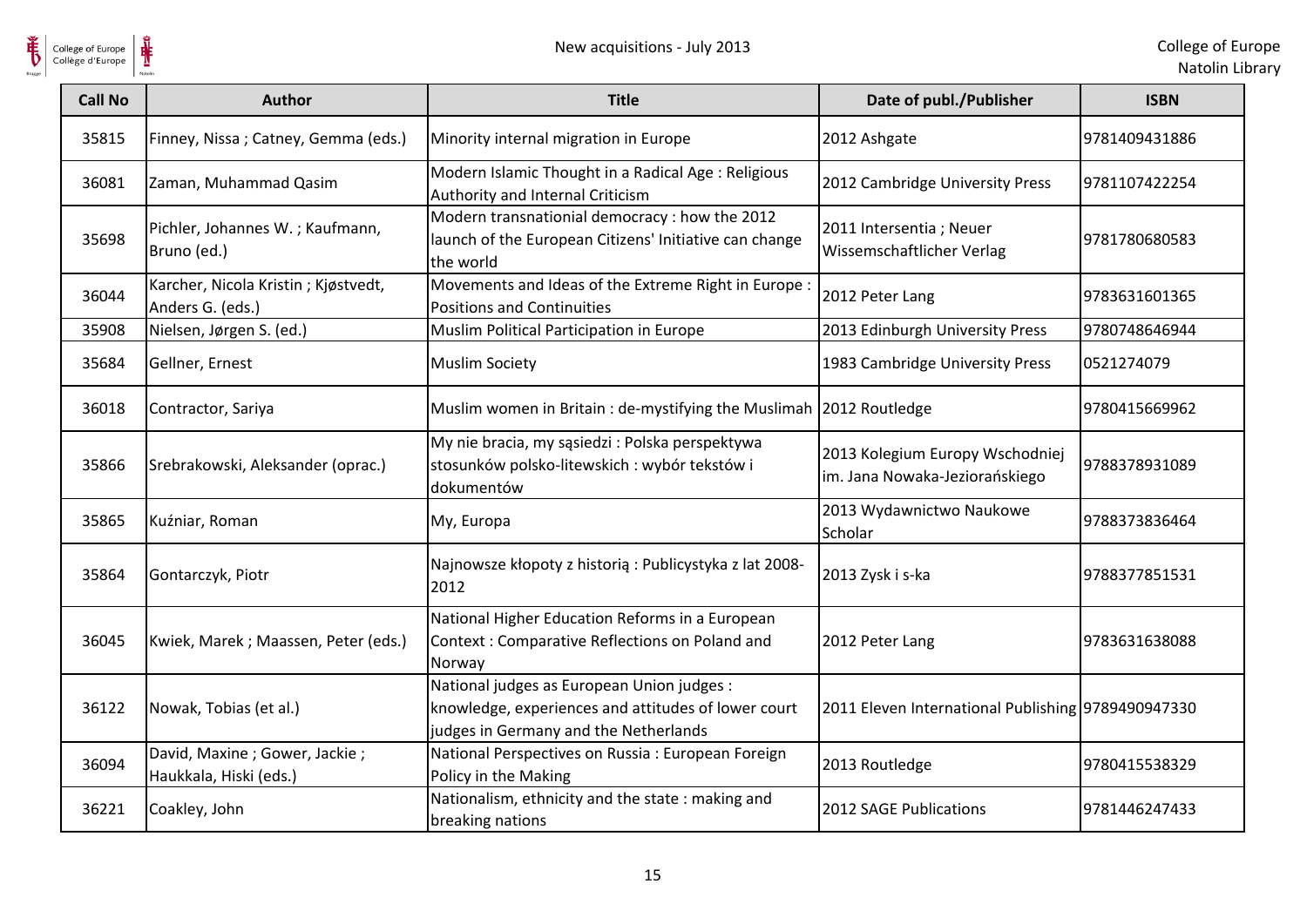

 $\frac{1}{\frac{1}{\sqrt{2}}}\sum_{\text{National}}$ College of Europe

| <b>Call No</b> | Author                                                                | <b>Title</b>                                                                                                                                                                     | Date of publ./Publisher                                   | <b>ISBN</b>              |
|----------------|-----------------------------------------------------------------------|----------------------------------------------------------------------------------------------------------------------------------------------------------------------------------|-----------------------------------------------------------|--------------------------|
| 35933          | İnal, Kemal; Akkaymak, Güliz (eds.)                                   | Neoliberal transformation of education in Turkey :<br>political and ideological analysis of educational<br>reforms in the age of AKP                                             | 2012 Palgrave Macmillan                                   | 9780230341289            |
| 35822          | Danero Iglesias, Julien; Stojanovic,<br>Nenad; Weinblum, Sharon (ed.) | New Nation-States and National Minorities                                                                                                                                        | 2013 ECPR Press                                           | 9781907301360            |
| 36242          | Kupchan, Charles                                                      | No one's world : the West, the rising rest, and the<br>coming global turn                                                                                                        | 2012 Oxford University Press                              | 9780199739394            |
| 36282          | Beck, Ulrich                                                          | Non à l'Europe allemande : Vers un printemps<br>européen ?                                                                                                                       | 2013 Editions Autrement                                   | 9782746734937            |
| 36104          | Joffé, George (ed.)                                                   | North Africa's Arab Spring                                                                                                                                                       | 2013 Routledge                                            | 9780415623193            |
| 35863          | Surmacz, Beata (red.)                                                 | Nowe oblicza dyplomacji                                                                                                                                                          | 2013 Wydawnictwo Uniwersytetu<br>Marii Curie-Skłodowskiej | 9788377842881            |
| 35862          | Sosnowski, Jakub                                                      | Odrzuć szablon - napisz sam                                                                                                                                                      | 2013 CeDeWu                                               | 9788375564815            |
| 35719          | Potocki, Jean                                                         | Œuvres. 1, Voyage en Turquie et en Égypte ; Voyage<br>en Hollande; Voyage dans l'Empire de Maroc, suivi de<br>Voyage de Hafez ; Voyage dans quelques parties de la<br>Basse-Saxe | 2004 Peeters                                              | 9042913878<br>2877237591 |
| 35720          | Potocki, Jean                                                         | Œuvres. 2, Voyage à Astrakan et sur la ligne du<br>Caucase ; Mémoire sur l'ambassade en Chine ; Objets<br>de recherche ; Sophio-polis                                            | 2004 Peeters                                              | 9042912790<br>2877237125 |
| 35721          | Potocki, Jean                                                         | Œuvres. 3, Théâtre ; Histoire ; Chronologie ; Écrits<br>politiques                                                                                                               | 2004 Peeters                                              | 9042913258<br>2877237273 |
| 35722          | Potocki, Jean                                                         | Œuvres. 4, 1, Manuscrit trouvé à Saragosse (version<br>de 1810)                                                                                                                  | 2006 Peeters                                              | 9042916656<br>2877238849 |
| 35723          | Potocki, Jean                                                         | Œuvres. 4, 2, Manuscrit trouvé à Saragosse (version<br>de 1804)                                                                                                                  | 2006 Peeters                                              | 9042916664<br>2877238857 |
| 35724          | Potocki, Jean                                                         | Œuvres. 5, Correspondance ; Varia                                                                                                                                                | 2006 Peeters                                              | 9042916729<br>2877238881 |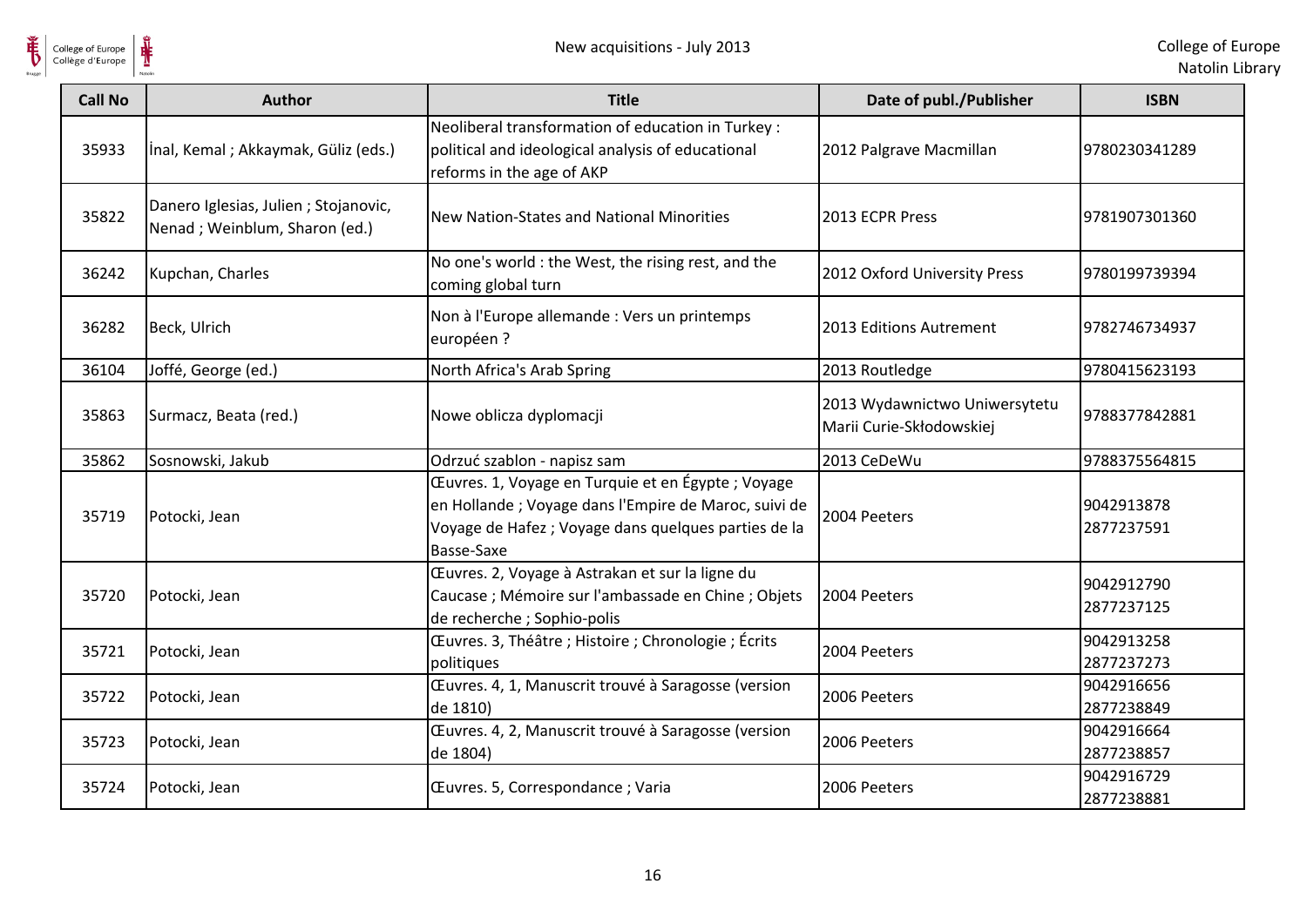

| <b>Call No</b> | <b>Author</b>                                         | <b>Title</b>                                                                                                                                                        | Date of publ./Publisher                               | <b>ISBN</b>   |
|----------------|-------------------------------------------------------|---------------------------------------------------------------------------------------------------------------------------------------------------------------------|-------------------------------------------------------|---------------|
| 36047          | Beltran, Alain (ed.)                                  | Oil producing countries and oil companies : from the<br>nineteenth century to the twenty-first century                                                              | 2011 P.I.E. Peter Lang                                | 9789052017112 |
| 35926          | Lowi, Miriam R.                                       | Oil Wealth and the Poverty of Politics : Algeria<br>Compared                                                                                                        | 2011 Cambridge University Press                       | 9781107402966 |
| 35700          | Pichler, Johannes W.; Balthasar,<br>Alexander (ed.)   | Open Dialogue between EU Institutions and Citizens :<br>Changes and Challenges: Proceedings of a series of<br>workshops on Article 11(2) TEU in Brussels, 2011-2012 | 2013 Intersentia ; Neuer<br>Wissenschaftlicher Verlag | 9781780681405 |
| 35861          | Marszałek, Maciej                                     | Operacje reagowania kryzysowego NATO: istota,<br>uwarunkowania, planowanie                                                                                          | 2013 Difin                                            | 9788376418452 |
| 35817          | Caranta, Roberto; Dragos, Dacian<br>(eds.)            | Outside the EU procurement directives-inside the<br>treaty?                                                                                                         | 2012 DJOF Publishing                                  | 9788757428780 |
| 35887          | Pytlik, Bogusław                                      | Parlament i rząd w Republice Słowackiej                                                                                                                             | 2013 Szkoła Główna Handlowa -<br>Oficyna Wydawnicza   | 9788373787940 |
| 35956          | Pinfari, Marco                                        | Peace negotiations and time : deadline diplomacy in<br>territorial disputes                                                                                         | 2013 Routledge                                        | 9780415523875 |
| 36113          | Van Willigen, Niels                                   | Peacebuilding and International Administration : The<br>Cases of Bosnia and Herzegovina and Kosovo                                                                  | 2013 Routledge                                        | 9780415643306 |
| 35891          | Węc, Janusz Józef                                     | Pierwsza polska prezydencja w Unii Europejskiej :<br>uwarunkowania - procesy decyzyjne - osiągnięcia i<br>niepowodzenia                                             | 2012 Księgarnia Akademicka                            | 9788376382708 |
| 35794          | Browers, Michaelle L.                                 | Political ideology in the Arab world : accommodation<br>and transformation                                                                                          | 2009 Cambridge University Press                       | 9780521749343 |
| 35691          | Akçalı, Pınar, Engin-Demir, Cennet<br>(eds.)          | Politics, identity and education in Central Asia: post-<br>Soviet Kyrgyzstan                                                                                        | 2013 Routledge                                        | 9780415816137 |
| 35842          | Mazur, Mariya                                         | Polityka narodowościowa Republiki Kazachstanu<br>$(1991 - 2007)$                                                                                                    | 2012 Wydawnictwo Adam<br>Marszałek                    | 9788377805091 |
| 35885          | Trojanowska-Strzęboszewska, Monika<br>$(\text{red.})$ | Polska w Unii Europejskiej : sprawowanie prezydencji<br>w Radzie                                                                                                    | 2013 Wydawnictwo CeDeWu                               | 9788375565478 |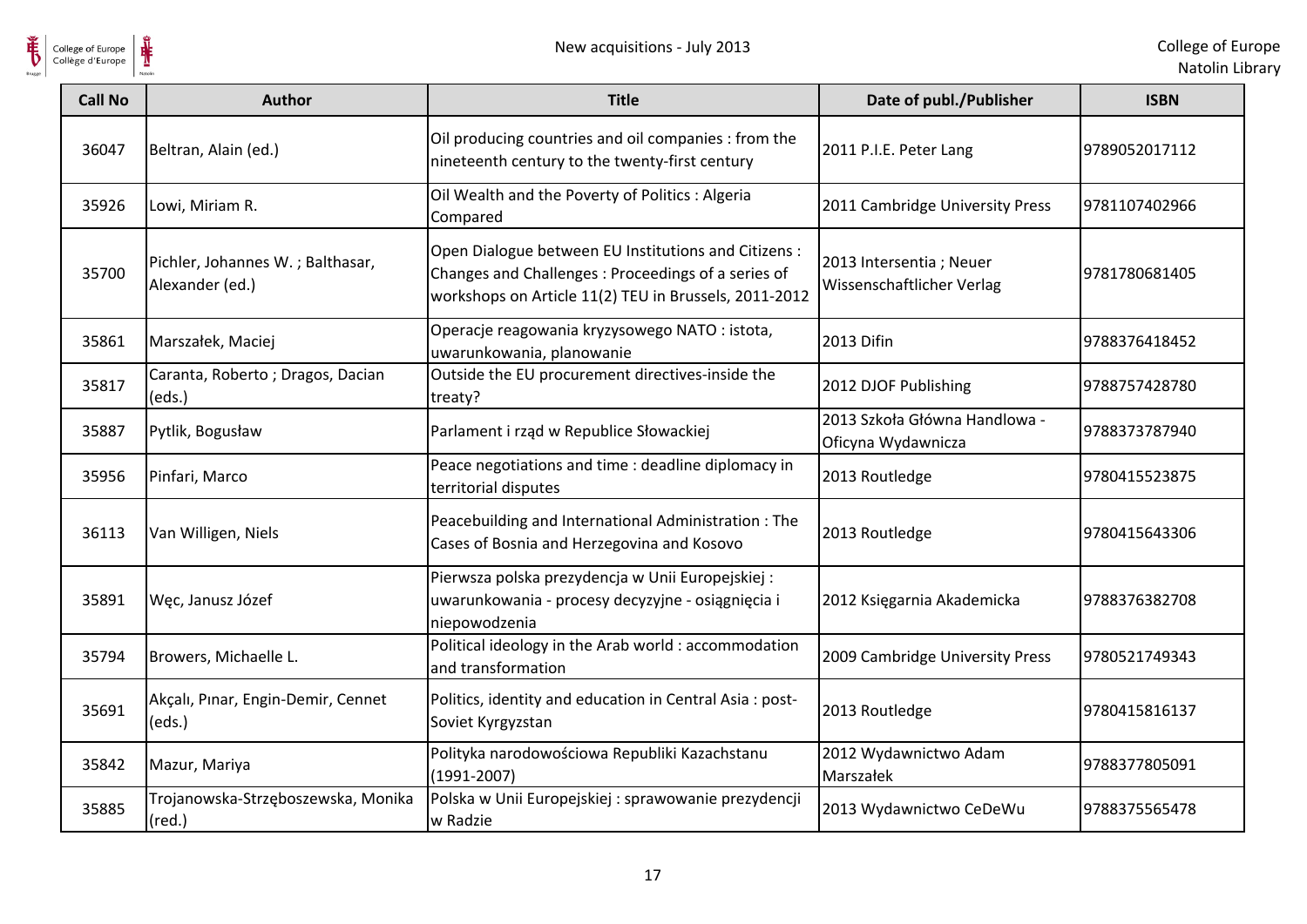

| <b>Call No</b> | <b>Author</b>                                                                               | <b>Title</b>                                                                                                           | Date of publ./Publisher                             | <b>ISBN</b>   |
|----------------|---------------------------------------------------------------------------------------------|------------------------------------------------------------------------------------------------------------------------|-----------------------------------------------------|---------------|
| 35851          | Zajewski, Władysław                                                                         | Polska, Belgia, Europa: wiek XIX                                                                                       | 2007 Wydawnictwo Littera                            | 9788389775061 |
| 35934          | Velikanova, Olga                                                                            | Popular perceptions of Soviet politics in the 1920s :<br>disenchantment of the dreamers                                | 2013 Palgrave Macmillan                             | 9781137030740 |
| 36202          | Żyburtowicz, Zenon; Mroziewicz,<br>Krzysztof                                                | Portret PRL : twarze i maski                                                                                           | 2011 Carta Blanca. Grupa<br>Wydawnicza PWN          | 9788377051399 |
| 35957          | Ochman, Ewa                                                                                 | Post-communist Poland : contested pasts and future<br>identities                                                       | 2013 Routledge                                      | 9780415658744 |
| 35948          | Bérenger, Valérie ; Bresson, Florence<br>(eds.)                                             | Poverty and social exclusion around the<br>Mediterranean Sea                                                           | 2013 Springer                                       | 9781461452621 |
| 35884          | Barta, Janusz; Markiewicz, Ryszard                                                          | Prawo autorskie                                                                                                        | 2013 Lex a Wolters Kluwer business 9788326442063    |               |
| 35882          | Demenko, Anna                                                                               | Prawo do obrony formalnej w trangranicznym<br>postępowaniu karnym w Unii europejskiej                                  | 2013 Wolters Kluwer                                 | 9788326442339 |
| 35883          | Mikos-Skuza, Elżbieta; Myszona-<br>Kostrzewa, Katarzyna; Poczobut, Jerzy<br>$(\text{red.})$ | Prawo międzynarodowe - teraźniejszość, perspektywy,<br>dylematy: księga jubileuszowa profesora Zdzisława<br>Galickiego | 2013 Wolters Kluwer Polska                          | 9788326441363 |
| 35881          | Bankowicz, Marek                                                                            | Prezydentury                                                                                                           | 2013 Wydawnictwo Uniwersytetu<br>Jagiellonskiego    | 9788323334743 |
| 36223          | Clark, William Roberts; Golder, Matt;<br>Golder, Sona Nadenichek                            | Principles of comparative politics                                                                                     | 2013 CQ Press                                       | 9781608716791 |
| 36172          | Sulowski, Stanisław                                                                         | Problemy bezpieczeństwa wewnętrznego w<br>wybranych państwach                                                          | 2013 Elipsa                                         | 9788371519291 |
| 35879          | Kużelewska, Elżbieta                                                                        | Proces ratyfikacji Traktatu Ustanawiającego<br>Konstytucję dla Europy i jego następstwa                                | 2011 Oficyna Wydawnicza ASPRA-JR 9788375453836      |               |
| 35880          | Mączyńska-Ziemacka, Elżbieta (red.)                                                         | Procesy upadłościowe i naprawcze w Polsce na tle<br>doświadczeń Unii Europejskiej                                      | 2013 Oficyna Wydawnicza - Szkoła<br>Główna Handlowa | 9788373787773 |
| 35856          | Edelman, Marek                                                                              | Prosto się mówi, jak się wie                                                                                           | 2013 Świat Książki                                  | 9788377996812 |
| 35927          | Herpen, Marcel van                                                                          | Putinism : the slow rise of a radical right regime in<br>Russia                                                        | 2013 Palgrave Macmillan                             | 9781137282804 |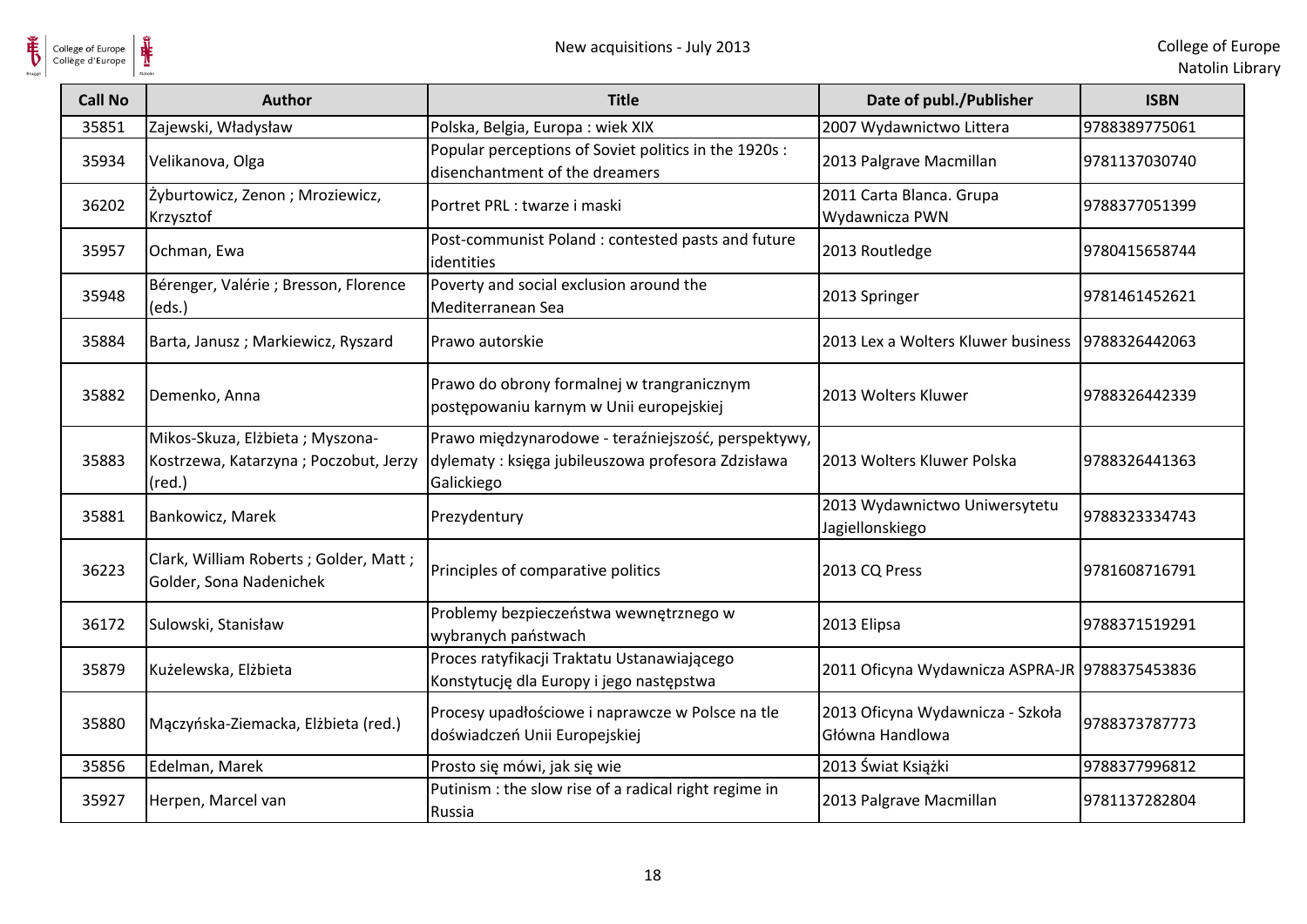

 $\frac{1}{\frac{1}{\sqrt{2}}}\sum_{\text{National}}$ College of Europe

| <b>Call No</b> | <b>Author</b>                                   | <b>Title</b>                                                                                                                                                                                                              | Date of publ./Publisher                            | <b>ISBN</b>   |
|----------------|-------------------------------------------------|---------------------------------------------------------------------------------------------------------------------------------------------------------------------------------------------------------------------------|----------------------------------------------------|---------------|
| 35839          | Hetru, Emmanuel ; Mercier, Claire               | QCM de raisonnement abstrait des concours des<br>institutions européennes                                                                                                                                                 | 2013 Orseu                                         | 9782918796077 |
| 35838          | Hetru, Emmanuel ; Mercier, Claire               | QCM de raisonnement abstrait des concours des<br>institutions européennes                                                                                                                                                 | 2013 Orseu                                         | 9782918796077 |
| 35806          | Culpepper, Pepper D.                            | Quiet politics and business power : corporate control<br>in Europe and Japan                                                                                                                                              | 2011 Cambridge University Press                    | 9780521134132 |
| 35978          | Kivisto, Peter; Croll, Paul R.                  | Race and ethnicity : the basics                                                                                                                                                                                           | 2012 Routledge                                     | 9780415773744 |
| 35876          | Kużelewska, Elżbieta                            | Referendum w procesie integracji europejskiej                                                                                                                                                                             | 2006 ASPRA-JR                                      | 8389964775    |
| 35993          | Cox, Terry (ed.)                                | Reflections on 1989 in Eastern Europe                                                                                                                                                                                     | 2013 Routledge                                     | 9780415636032 |
| 35877          | Czarny, Elżbieta                                | Regionalne ugrupowania integracyjne w gospodarce<br>światowej                                                                                                                                                             | 2013 Polskie Wydawnictwo<br>Ekonomiczne            | 9788320820812 |
| 36234          | Gabor, Barbara                                  | Regulatory competition in the internal market :<br>comparing models for corporate law, securities law<br>and competition law                                                                                              | 2013 Edward Elgar                                  | 9781781003374 |
| 35688          | Gellner, Ernest                                 | <b>Relativism and the Social Sciences</b>                                                                                                                                                                                 | 1986 Cambridge University Press                    | 0521337984    |
| 36084          | Pierret, Thomas                                 | Religion and state in Syria : the Sunni ulema from<br>Coup to Revolution                                                                                                                                                  | 2013 Cambridge University Press                    | 9781107609907 |
| 35702          | Ooijen, Hana M.A.E.                             | Religious Symbols in Public Functions : Unveiling State<br>Neutrality. A Comparative Analysis of Dutch, English<br>and French Justifications for Limiting the Freedom of<br>Public Officials to Display Religious Symbols | 2012 Intersentia                                   | 9781780681191 |
| 36123          | Gerbrandy, Anna; Berends, Wouter-<br>Jan (eds.) | Removing obstacles : a mutual learning experience<br>towards good practices in competition law<br>enforcement                                                                                                             | 2012 Eleven International Publishing 9789490947798 |               |
| 35797          | Prost, Antoine; Winter, J. M.                   | René Cassin and Human Rights : From the Great War<br>to the Universal Declaration                                                                                                                                         | 2013 Cambridge University Press                    | 9781107655706 |
| 35683          | Rose, Richard                                   | Representing Europeans: A Pragmatic Approach                                                                                                                                                                              | 2013 Oxford University Press                       | 9780199654765 |
| 35940          | Szyszczak, Erika (ed.)                          | Research Handbook on European State Aid Law                                                                                                                                                                               | 2011 Edward Elgar                                  | 9781849802741 |
| 35902          | Ferro, Marc                                     | Resentyment w historii : zrozumieć nasze czasy                                                                                                                                                                            | 2013 Spółdzielnia Wydawnicza<br>'Czytelnik"        | 9788307033037 |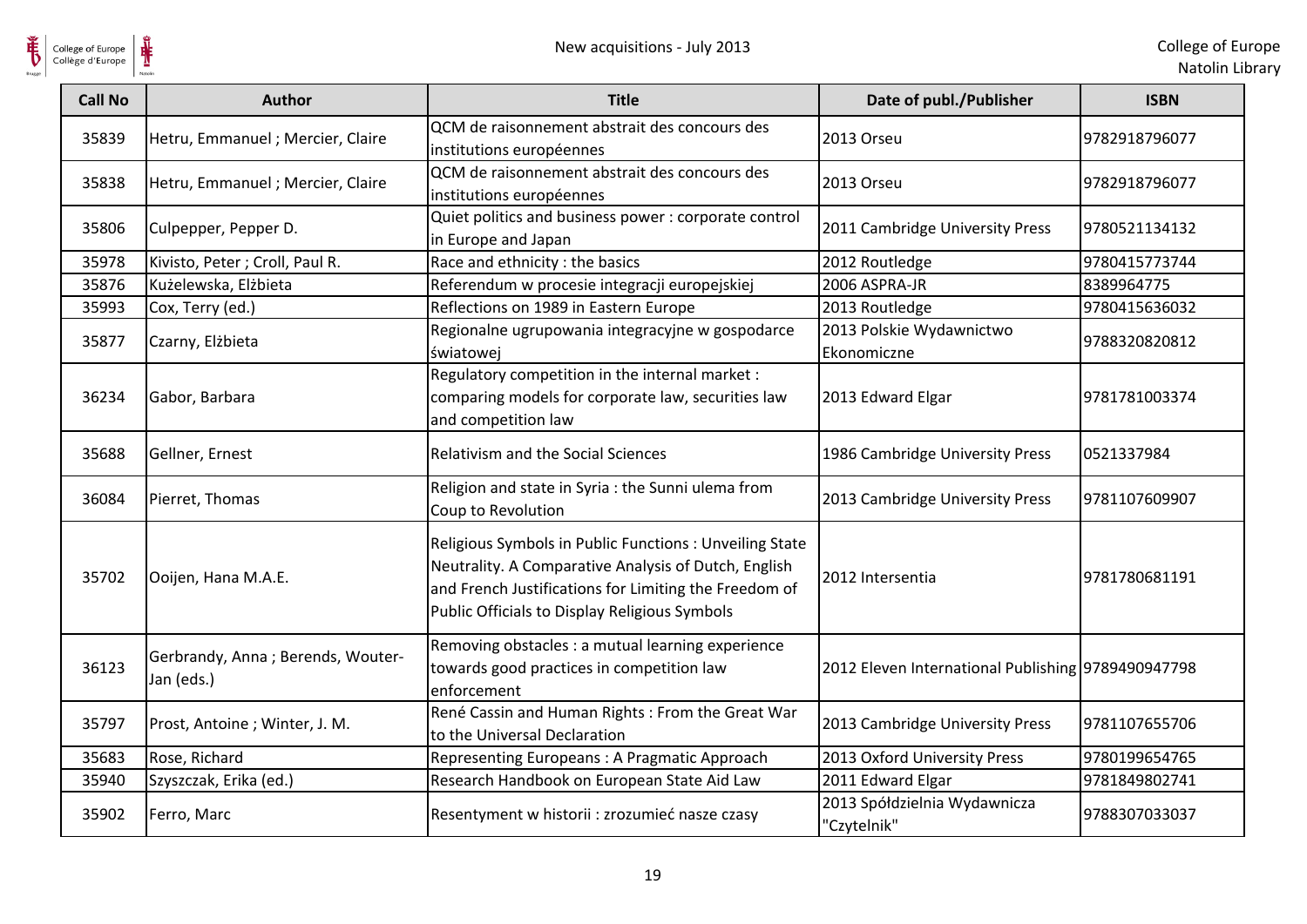

| <b>Call No</b> | <b>Author</b>                                                              | <b>Title</b>                                                                                                                                             | Date of publ./Publisher                                                           | <b>ISBN</b>   |
|----------------|----------------------------------------------------------------------------|----------------------------------------------------------------------------------------------------------------------------------------------------------|-----------------------------------------------------------------------------------|---------------|
| 35162          | Abboud, Samer Nassif; Muller,<br>Benjamin J.                               | Rethinking Hizballah : legitimacy, authority, violence                                                                                                   | 2012 Ashgate                                                                      | 9780754679660 |
| 35999          | Bar-On, Tamir                                                              | Rethinking the French new right : alternatives to<br>modernity                                                                                           | 2013 Routledge                                                                    | 9780415814058 |
| 35750          | Gröndahl, Mia                                                              | Revolution Graffiti: Street Art of the New Egypt                                                                                                         | 2013 Thames & Hudson                                                              | 9780500290941 |
| 35878          | Gawrońska-Nowak, Bogna                                                     | Reżimy kursowe wobec niestabilności europejskich<br>gospodarek wschodzących                                                                              | 2013 Wydawnictwo Naukowe<br><b>Scholar</b>                                        | 9788373835320 |
| 35670          | Tosun, Jale                                                                | Risk regulation in Europe : assessing the application of<br>the precautionary principle                                                                  | 2013 Springer                                                                     | 9781461419839 |
| 35770          | Pusca, Anca (ed.)                                                          | Roma in Europe : migration, education, representation                                                                                                    | 2012 International Debate<br><b>Education Association</b>                         | 9781617700590 |
| 36173          | Judt, Tony ; Snyder Timothy                                                | Rozważania o wieku XX : Rozmowy                                                                                                                          | 2013 Rebis                                                                        | 9788375107135 |
| 36101          | Black, J. L.; Johns, Michael; Theriault,<br>Alanda (eds.)                  | Russia after 2012 : from Putin to Medvedev to Putin -<br>continuity, change, or revolution?                                                              | 2013 Routledge                                                                    | 9780415693998 |
| 35745          | Hill, William H.                                                           | Russia, the near abroad, and the West : lessons from<br>the Moldova-Transdniestria conflict                                                              | 2012 Woodrow Wilson Center<br>Press; The Johns Hopkins<br><b>University Press</b> | 9781421405650 |
| 35829          | Shiraev, Eric                                                              | <b>Russian Government and Politics</b>                                                                                                                   | 2013 Palgrave Macmillan                                                           | 9781137269584 |
| 35906          | $J.$ (eds.)                                                                | Melancon, Michael S.; Raleigh, Donald Russia's century of revolutions : parties, people, places<br>: studies presented in honor of Alexander Rabinowitch | 2012 Slavica                                                                      | 9780893574024 |
| 36129          | Wilhelmsen, Julie ; Wilson Rowe, Elana<br>(eds.)                           | Russia's encounter with globalisation : actors,<br>processes and critical moments                                                                        | 2011 Palgrave Macmillan                                                           | 9780230284883 |
| 35892          | Łoś, Robert ; Reginia-Zacharski, Jacek<br>$(\text{red.})$                  | Sąsiedztwo i pogranicze - między konfliktem a<br>współpracą. T. 1                                                                                        | 2012 Wydawnictwo Uniwersytetu<br>Łódzkiego                                        | 9788375257915 |
| 35875          | Łoś, Robert; Reginia-Zacharski, Jacek<br>$(\text{red.})$                   | Sąsiedztwo i pogranicze - między konfliktem a<br>współpracą. T. 2                                                                                        | 2013 Wydawnictwo Uniwersytetu<br>Łódzkiego                                        | 9788375258257 |
| 35767          | Chopin, Thierry ; Foucher, Michel (ed.)<br>: The Robert Schuman Foundation | Schuman Report on Europe: State of the Union 2012                                                                                                        | 2012 Springer-Verlag France                                                       | 9782817803180 |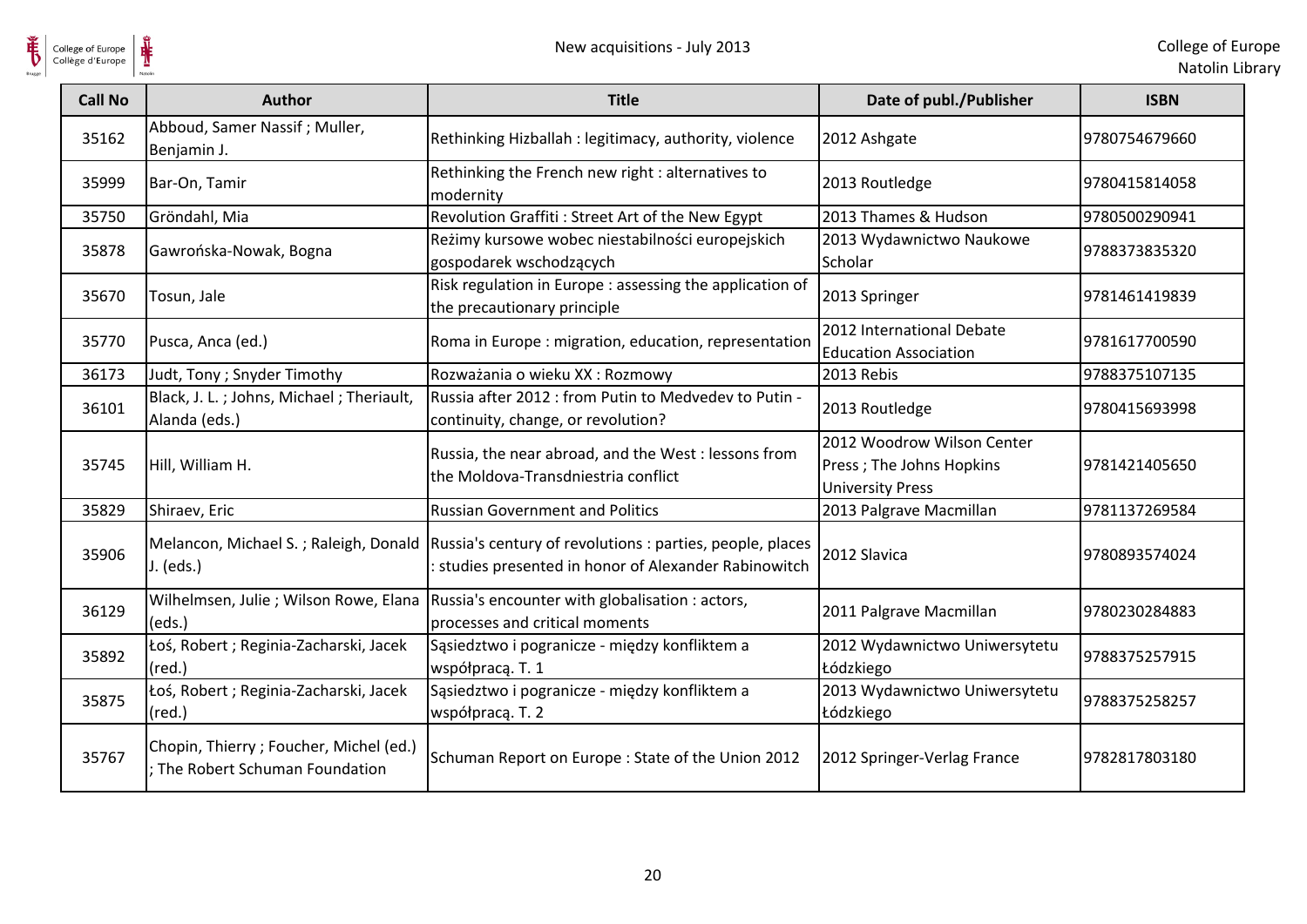| <b>Call No</b> | <b>Author</b>                                                              | <b>Title</b>                                                                                                                                          | Date of publ./Publisher                                                       | <b>ISBN</b>   |
|----------------|----------------------------------------------------------------------------|-------------------------------------------------------------------------------------------------------------------------------------------------------|-------------------------------------------------------------------------------|---------------|
| 35768          | Chopin, Thierry ; Foucher, Michel (ed.)<br>; The Robert Schuman Foundation | Schuman Report on Europe: State of the Union 2013                                                                                                     | 2013 Springer-Verlag France                                                   | 9782817804507 |
| 35680          | Freedman, Lawrence; Michaels,<br>Jeffrey H. (eds.)                         | Scripting Middle East leaders : The impact of<br>leadership perceptions on US and UK foreign policy                                                   | 2013 Bloomsbury                                                               | 9781441108418 |
| 35959          | Cabestan, Jean-Pierre ; Pavković,<br>Aleksandar (ed.)                      | Secessionism and separatism in Europe and Asia: to<br>have a state of one's own                                                                       | 2013 Routledge                                                                | 9780415667746 |
| 36276          | Benyon, Frank S. (ed.)                                                     | Services and the EU Citizen                                                                                                                           | 2013 Hart Publishing                                                          | 9781849464260 |
| 35967          | Misina, Dalibor.                                                           | Shake rattle and roll : Yugoslav rock music and the<br>poetics of social critique                                                                     | 2013 Ashgate                                                                  | 9781409445654 |
| 35917          |                                                                            | Sharing sacred spaces in the Mediterranean :<br>Albera, Dionigi ; Couroucli, Maria (eds.) Christians, Muslims, and Jews at shrines and<br>sanctuaries | 2012 Indiana University Press                                                 | 9780253223173 |
| 35912          | Bartov, Omer; Weitz, Eric D. (ed.)                                         | Shatterzone of empires : coexistence and violence in<br>the German, Habsburg, Russian, and Ottoman<br>borderlands                                     | 2013 Indiana University Press                                                 | 9780253006356 |
| 35648          | Paik, Keun Wook                                                            | Sino-Russian oil and gas cooperation : the reality and<br>implications                                                                                | 2012 Oxford University Press                                                  | 9780199656356 |
| 35900          | Leszczyński, Adam                                                          | Skok w nowoczesność: polityka wzrostu w krajach<br>peryferyjnych 1943-1980                                                                            | 2013 Instytut Studiów Politycznych<br>PAN: Wydawnictwo Krytyki<br>Politycznej | 9788363855291 |
| 36127          | Themelis, Spyros                                                           | Social Change and Education in Greece : A Study in<br><b>Class Struggle Dynamics</b>                                                                  | 2013 Palgrave Macmillan                                                       | 9780230338227 |
| 35671          | Neergaard, Ulla  [et al.] (eds.)                                           | Social services of general interest in the EU                                                                                                         | 2013 Springer                                                                 | 9789067048750 |
| 36006          | Hervieu-Léger, Danièle ; Willaime,<br>Jean-Paul                            | Sociologies et religion. T. 1, Approches classiques                                                                                                   | 2001 Presses universitaires de<br>France                                      | 2130514863    |
| 36090          | Dianteill, Erwan; Löwy, Michael                                            | Sociologies et religion. T. 2, Approches dissidentes                                                                                                  | 2005 Presses universitaires de<br>France                                      | 2130552048    |
| 36007          | Dianteill, Erwan; Löwy, Michael                                            | Sociologies et religion. T. 3, Approches insolites                                                                                                    | 2009 Presses universitaires de<br>France                                      | 9782130563242 |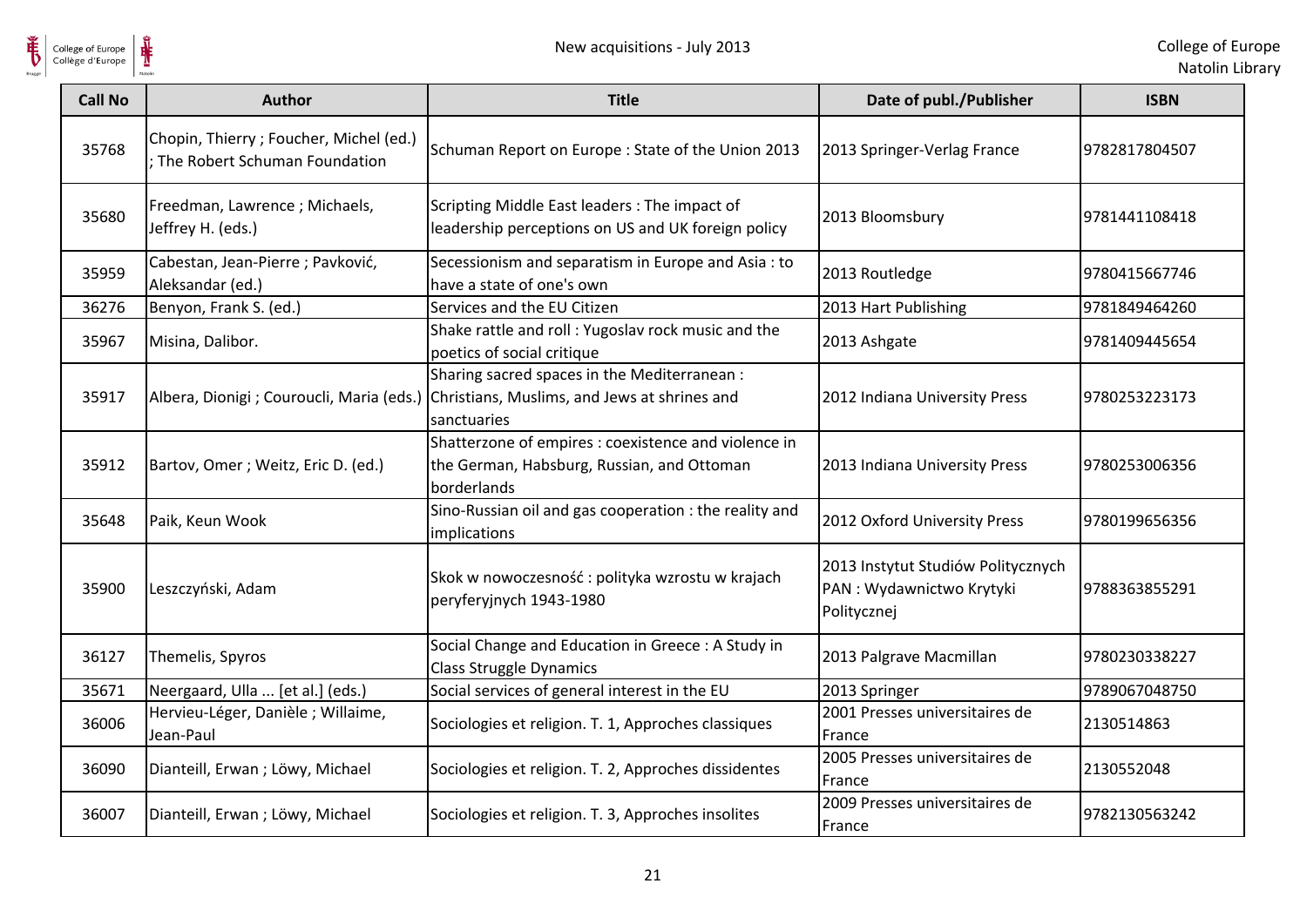

| <b>Call No</b> | <b>Author</b>                                         | <b>Title</b>                                                                                                                     | Date of publ./Publisher                   | <b>ISBN</b>   |
|----------------|-------------------------------------------------------|----------------------------------------------------------------------------------------------------------------------------------|-------------------------------------------|---------------|
| 35840          | Jespers, Raf                                          | Souriez, vous êtes fichés : Big Brother en Europe                                                                                | 2013 Editions Couleurs Livres             | 9782870035146 |
| 36030          | Gellately, Robert                                     | Stalin's Curse: Battling for Communism in War and<br>Cold War                                                                    | 2013 Oxford University Press              | 9780199668045 |
| 36050          | Gorun, Adrian                                         | Stasiology and electoral systems                                                                                                 | 2012 Peter Lang                           | 9783631634035 |
| 35960          | Murphy, Karen                                         | State security regimes and the right to freedom of<br>religion and belief : changes in Europe since 2001                         | 2013 Routledge                            | 9780415506144 |
| 36179          | Frączek, Adriana                                      | Stosunki polsko-szwedzkie a wektory współczesnych<br>przemian kulturowo-cywilizacyjnych                                          | 2013 Wydawnictwo Adam<br>Marszałek        | 9788377806791 |
| 35751          | Manning, Paul                                         | Strangers in a strange land : occidentalist publics and<br>orientalist geographies in nineteenth-century<br>Georgian imaginaries | 2012 Academic Studies Press               | 9781936235766 |
| 35850          | Michaliszyn, Beata                                    | Strategie zrównoważonej konsumpcji w Unii<br>Europejskiej                                                                        | 2012 Wydawnictwo Ekonomia i<br>Środowisko | 9788361643296 |
| 35823          | Skaine, Rosemarie                                     | Suicide warfare: culture, the military, and the<br>individual as a weapon                                                        | 2013 Praeger                              | 9780313398643 |
| 35801          | Gill, Graeme J.                                       | Symbolism and regime change in Russia                                                                                            | 2013 Cambridge University Press           | 9781107031395 |
| 36105          | Acharya, Arabinda                                     | Ten years after 9/11 : rethinking the jihadist threat                                                                            | 2013 Routledge                            | 9780415625876 |
| 35795          | Abrams, Elliott                                       | Tested By Zion: The Bush Administration and the<br>Israeli-Palestinian conflict                                                  | 2013 Cambridge University Press           | 9781107031197 |
| 35962          | Evans, Eric J.                                        | <b>Thatcher and Thatcherism</b>                                                                                                  | 2013 Routledge                            | 9780415660198 |
| 35692          | Inbar, Efraim (ed.)                                   | The Arab Spring, democracy and security: domestic<br>and international ramifications                                             | 2013 Routledge                            | 9780415821384 |
| 35816          | Dodds, Klaus; Kuus, Merje; Sharp,<br>Joanne P. (eds.) | The Ashgate research companion to critical geopolitics                                                                           | 2013 Ashgate                              | 9781409423805 |
| 35824          | Fagan, Andrew                                         | The Atlas of Human Rights: Mapping Violations of<br>Freedom Worldwide                                                            | 2010 Earthscan                            | 9781849711463 |
| 35790          | Grainger, John D.                                     | The Battle for Syria, 1918-1920                                                                                                  | 2013 Boydell Press                        | 9781843838036 |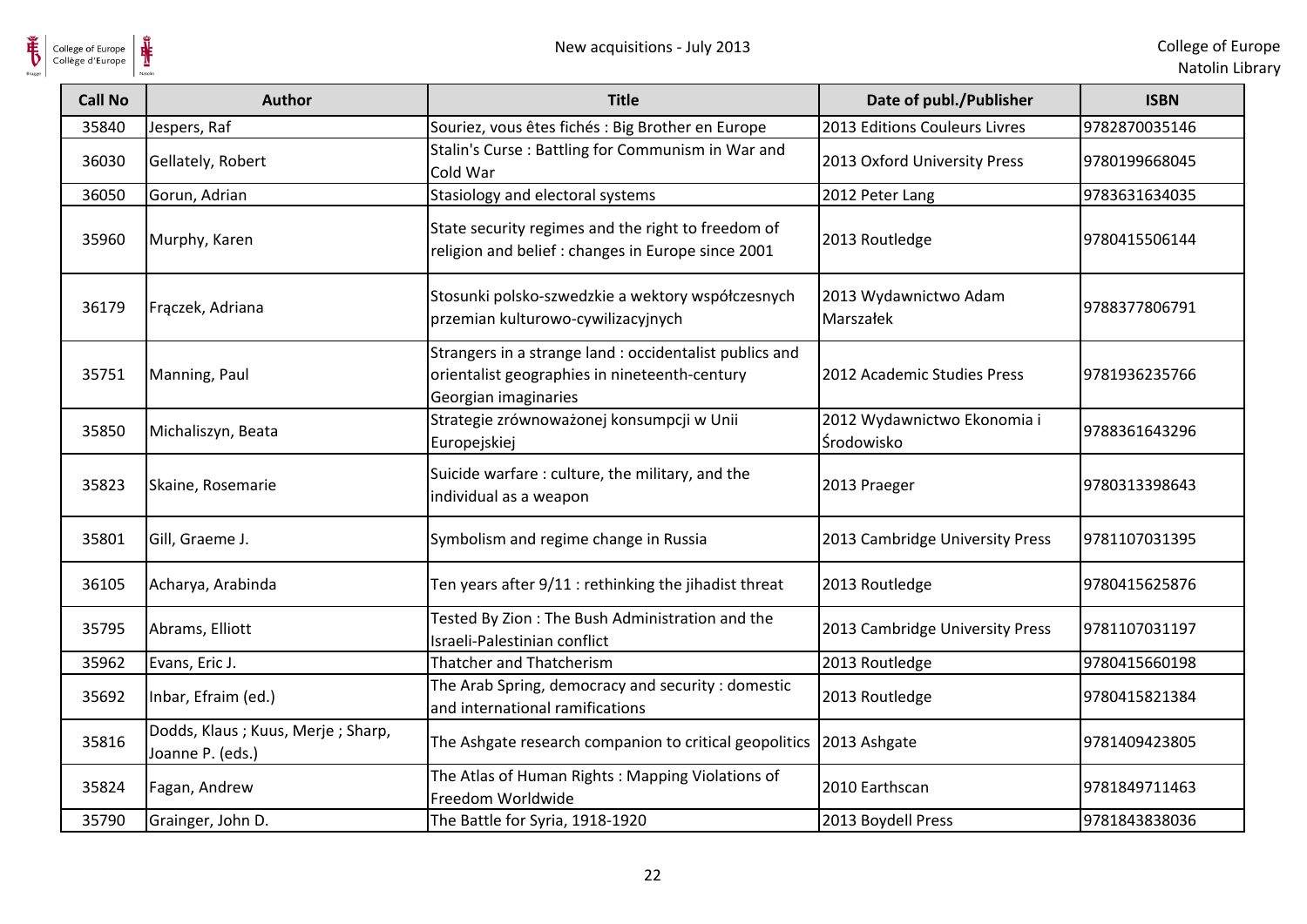

| College of Europe<br>Collège d'Europe | ⋕                                                       | New acquisitions - July 2013                                                                     |                                                                 | College of Eur<br>Natolin Lib |
|---------------------------------------|---------------------------------------------------------|--------------------------------------------------------------------------------------------------|-----------------------------------------------------------------|-------------------------------|
| <b>Call No</b>                        | <b>Author</b>                                           | <b>Title</b>                                                                                     | Date of publ./Publisher                                         | <b>ISBN</b>                   |
| 35783                                 | Collins, Paul                                           | The Birth of the West: Rome, Germany, France, and<br>the Creation of Europe in the Tenth Century | 2013 PublicAffairs                                              | 9781610390132                 |
| 36082                                 | Rzhevsky, Nicholas (ed.)                                | The Cambridge companion to modern Russian culture                                                | 2012 Cambridge University Press                                 | 9780521175586                 |
| 35807                                 | Jones, Colin                                            | The Cambridge Illustrated History of France                                                      | 1999 Cambridge University Press                                 | 9780521669924                 |
| 36051                                 | Heickero, Roland                                        | The dark sides of the Internet : on cyber threats and<br>information warfare                     | 2013 Peter Lang                                                 | 9783631624784                 |
| 35748                                 | Keenan, Jeremy                                          | The Dying Sahara: US Imperialism and Terror in Africa                                            | 2013 Pluto Press                                                | 9780745329611                 |
| 35941                                 | Jovanovic, Miroslav N.                                  | The Economics of European Integration                                                            | 2013 Edward Elgar                                               | 9780857933973                 |
| 36260                                 | Kurian, George Thomas (ed.)                             | The encyclopedia of political science. Vol. 1, A-C                                               | 2011 CQ Press                                                   | 9781933116440                 |
| 36261                                 | Kurian, George Thomas (ed.)                             | The encyclopedia of political science. Vol. 2, D-G                                               | 2011 CQ Press                                                   | 9781933116440                 |
| 36262                                 | Kurian, George Thomas (ed.)                             | The encyclopedia of political science. Vol. 3, H-M                                               | 2011 CQ Press                                                   | 9781933116440                 |
| 36263                                 | Kurian, George Thomas (ed.)                             | The encyclopedia of political science. Vol. 4, N-Q                                               | 2011 CQ Press                                                   | 9781933116440                 |
| 36264                                 | Kurian, George Thomas (ed.)                             | The encyclopedia of political science. Vol. 5, R-Z                                               | 2011 CQ Press                                                   | 9781933116440                 |
| 35779                                 | Briggs, Daniel (ed.)                                    | The English Riots of 2011 : A Summer of Discontent                                               | 2012 Waterside Press                                            | 9781904380887                 |
| 35988                                 | Outram, Dorinda                                         | The Enlightenment                                                                                | 2013 Cambridge University Press                                 | 9781107636576                 |
| 36095                                 | Laursen, Finn (ed.)                                     | The EU and the Eurozone crisis : policy challenges and<br>strategic choices                      | 2013 Ashgate                                                    | 9781409457299                 |
| 36031                                 | Koutrakos, Panos                                        | The EU Common Security and Defence Policy                                                        | 2013 Oxford University Press                                    | 9780199692729                 |
| 36265                                 | Koutrakos, Panos                                        | The EU Common Security and Defence Policy                                                        | 2013 Oxford University Press                                    | 9780199692729                 |
| 35835                                 | Mathieu, Catherine ; Sterdyniak, Henri<br>(eds.)        | The euro area in crisis = La zone euro en crise                                                  | 2013 OFCE Observatoire Français<br>des Conjonctures Economiques | 9782312003184                 |
| 35782                                 | Schneider, Jens ; Crul, Maurice ; Lelie,<br>Frans (ed.) | The European second generation compared : does the<br>integration context matter?                | 2012 Amsterdam University Press                                 | 9789089644435                 |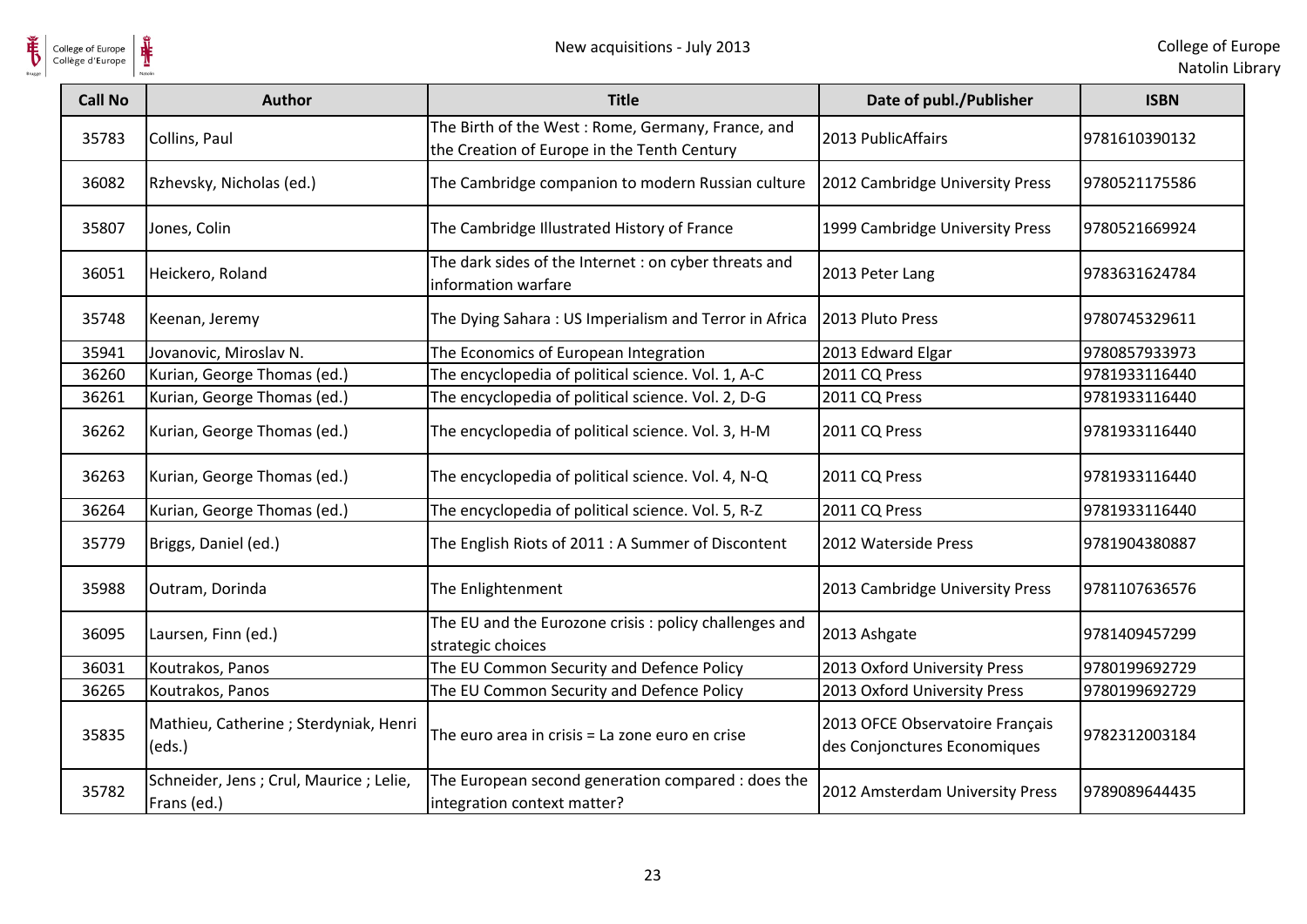

| <b>Call No</b> | <b>Author</b>                                             | <b>Title</b>                                                                                                                 | Date of publ./Publisher                   | <b>ISBN</b>   |
|----------------|-----------------------------------------------------------|------------------------------------------------------------------------------------------------------------------------------|-------------------------------------------|---------------|
| 35660          | Brouard, Sylvain; Costa, Olivier;<br>König, Thomas (eds.) | The Europeanization of domestic legislatures : the<br>empirical implications of the Delors' myth in nine<br>countries        | 2012 Springer                             | 9781461415015 |
| 36000          | Barta, Peter I. (ed.)                                     | The fall of the iron curtain and the culture of Europe                                                                       | 2013 Routledge                            | 9780415592376 |
| 36032          | Lyandres, Semion                                          | The fall of Tsarism: untold stories of the February<br>1917 Revolution                                                       | 2013 Oxford University Press              | 9780199235759 |
| 35945          | Ariff, Mohamed ; Iqbal, Munawar (eds.)                    | The Foundations of Islamic Banking: Theory, Practice<br>and Education                                                        | 2011 Edward Elgar                         | 9780857937407 |
| 35923          | Dejung, Christof; Petersson, Niels P.<br>(eds.)           | The foundations of worldwide economic integration :<br>power, institutions, and global markets, 1850-1930                    | 2013 Cambridge University Press           | 9781107030152 |
| 35905          | Desan, Suzanne; Hunt, Lynn; Nelson,<br>William Max (eds.) | The French Revolution in Global Perspective                                                                                  | 2013 Cornell University Press             | 9780801478680 |
| 35919          | Chu, Winson                                               | The German minority in interwar Poland                                                                                       | 2012 Cambridge University Press           | 9781107008304 |
| 35736          | Conradt, David P. ; Langenbacher, Eric                    | The German polity                                                                                                            | 2013 Rowman and Littlefield<br>Publishers | 9781442216457 |
| 35928          | Ghosh, Bimal                                              | The global economic crisis and the future of migration<br>: Issues and prospects : what will migration look like in<br>2045? | 2013 Palgrave Macmillan                   | 9780230303560 |
| 36277          | Kipnis, Yigal                                             | The Golan Heights: political history, settlement and<br>geography since 1949                                                 | 2013 Routledge                            | 9780415812351 |
| 35924          | Braumoeller, Bear F.                                      | The great powers and the international system :<br>systemic theory in empirical perspective                                  | 2012 Cambridge University Press           | 9781107659186 |
| 36097          | Tzogopoulos, George                                       | The Greek crisis in the media: stereotyping in the<br>international press                                                    | 2013 Ashgate                              | 9781409448716 |
| 35937          | Berglund, Sten  [et al.] (ed.)                            | The handbook of political change in Eastern Europe                                                                           | 2013 Edward Elgar                         | 9780857935373 |
| 35753          | Reski, Petra                                              | The honored society : a portrait of Italy's most<br>powerful Mafia                                                           | 2013 Nation Books                         | 9781568589732 |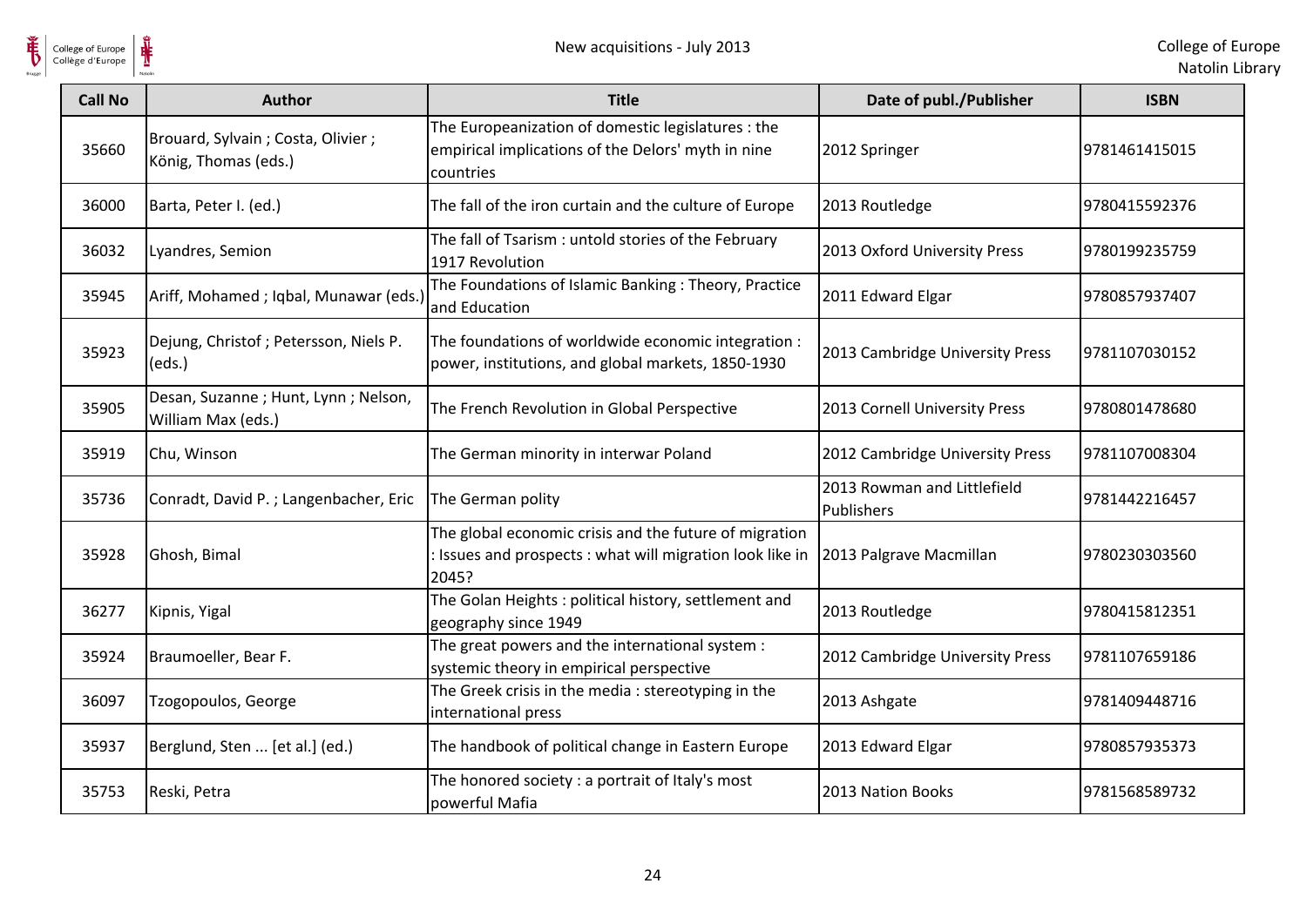

| <b>Call No</b> | <b>Author</b>                                                     | <b>Title</b>                                                                                                                            | Date of publ./Publisher         | <b>ISBN</b>   |
|----------------|-------------------------------------------------------------------|-----------------------------------------------------------------------------------------------------------------------------------------|---------------------------------|---------------|
| 35904          | Alberts, Heike C.; Zaniewski, Kazimierz                           | The internationalization of European sports teams and<br>the issue of national citizenship : can sports transcend<br>political borders? | 2011 The Edwin Mellen Press     | 9780773439412 |
| 35981          | Leczykiewicz, Dorota; Weatherill,<br>Stephen (ed.)                | The Involvement of EU Law in Private Law<br>Relationships                                                                               | 2013 Hart Publishing            | 9781849463300 |
| 35796          | Rivlin, Paul                                                      | The Israeli economy from the foundation of the state<br>through the 21st century                                                        | 2011 Cambridge University Press | 9780521150200 |
| 36012          | Pausch, Randy; Zaslow, Jeffrey                                    | The last lecture : lessons in living                                                                                                    | 2012 Two Roads                  | 9780340978504 |
| 36235          | Maletic, Isidora                                                  | The law and policy of harmonisation in Europe's<br>internal market                                                                      | 2013 Edward Elgar               | 9781781004135 |
| 36033          | Craig, Paul                                                       | The Lisbon Treaty: Law, Politics, and Treaty Reform                                                                                     | 2013 Oxford University Press    | 9780199664955 |
| 36332          | Coppolaro, Lucia                                                  | The making of a world trading power: the European<br>Economic Community (EEC) in the GATT Kennedy<br>Round negotiations (1963-67)       | 2013 Ashgate                    | 9781409433750 |
| 36100          | Wilkins, Henrietta                                                | The making of Lebanese foreign policy : understanding<br>the 2006 Hezbollah-Israeli war                                                 | 2013 Routledge                  | 9780415624312 |
| 35693          | Hamzah, Dyala (ed.)                                               | The making of the Arab intellectual (1880-1960) :<br>empire, public sphere and the colonial coordinates of<br>selfhood                  | 2013 Routledge                  | 9780415488341 |
| 36053          | Kurkiewicz, Andrzej; Kwiek, Marek<br>(eds.)                       | The modernisation of European universities : cross-<br>national academic perspectives                                                   | 2012 Peter Lang                 | 9783631637968 |
| 36272          | Wille, Anchrit                                                    | The Normalization of the European Commission :<br>Politics and Bureaucracy in the EU Executive                                          | 2013 Oxford University Press    | 9780199665693 |
| 36062          | Bethlehem, D. L. (Daniel L.)  [et al.]<br>(eds.)                  | The Oxford handbook of international trade law                                                                                          | 2009 Oxford University Press    | 9780199231928 |
| 36066          | Dutton, William H. (ed.)                                          | The Oxford handbook of Internet studies                                                                                                 | 2013 Oxford University Press    | 9780199589074 |
| 36069          | Immerman, Richard; Goedde, Petra<br>(eds.)                        | The Oxford Handbook of the Cold War                                                                                                     | 2013 Oxford University Press    | 9780199236961 |
| 35918          | Risse-Kappen, Thomas; Ropp, Stephen<br>C.; Sikkink, Kathryn (ed.) | The persistent power of human rights : from<br>commitment to compliance                                                                 | 2013 Cambridge University Press | 9781107609365 |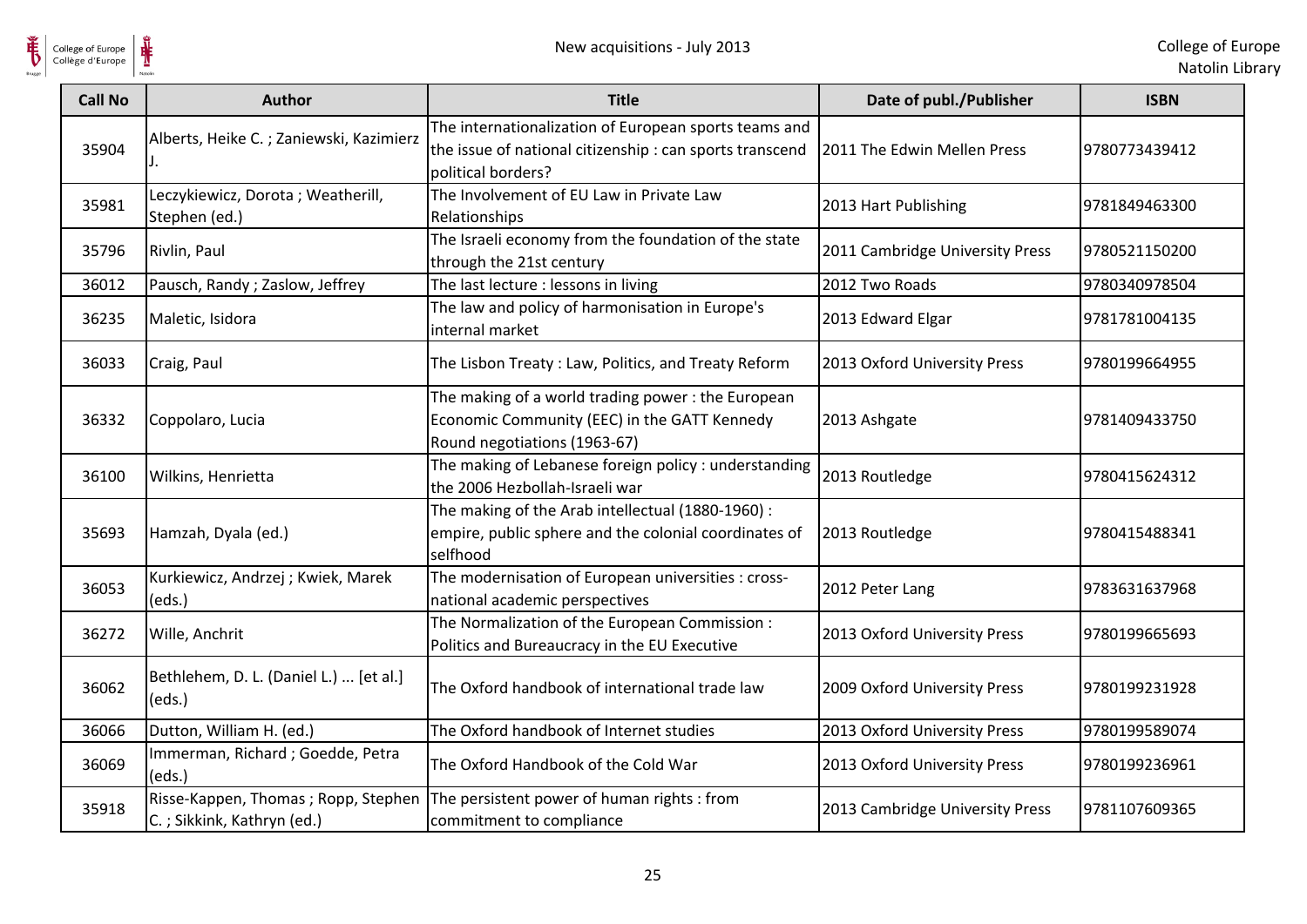

 $\frac{1}{\frac{1}{\sqrt{2}}}\sum_{\text{National}}$ 

| <b>Call No</b> | <b>Author</b>                                                | <b>Title</b>                                                                                                                       | Date of publ./Publisher                            | <b>ISBN</b>   |
|----------------|--------------------------------------------------------------|------------------------------------------------------------------------------------------------------------------------------------|----------------------------------------------------|---------------|
| 35935          | Tripp, Charles                                               | The power and the people : paths of resistance in the<br>Middle East                                                               | 2013 Cambridge University Press                    | 9780521007269 |
| 36278          | Stachursky, Benjamin                                         | The promise and perils of transnationalization: NGO<br>activism and the socialization of women's human<br>rights in Egypt and Iran | 2013 Routledge                                     | 9780415662024 |
| 35980          | Weatherill, Stephen (ed.)                                    | Vries, Sybe Alexander de ; Bernitz, Ulf ; The protection of fundamental rights in the EU after<br>Lisbon                           | 2013 Hart Publishing                               | 9781849464437 |
| 36124          | Evers, Jeanine; Boer, Fijgje de                              | The qualitative interview : art and skill                                                                                          | 2012 Eleven International Publishing 9789490947736 |               |
| 35982          | Stiglitz, Joseph E.; Kaldor, Mary (ed.)                      | The Quest for Security : Protection without<br>Protectionism and the Challenge of Global Governance                                | 2013 Columbia University Press                     | 9780231156868 |
| 35739          | Ghodsee, Kristen Rogheh                                      | The Red Riviera: gender, tourism, and postsocialism<br>on the Black Sea                                                            | 2005 Duke University Press                         | 0822336626    |
| 35685          | Saburov, Petr Aleksandrovich                                 | The Saburov Memoirs : or, Bismarck and Russia : Being<br>Fresh Light on the Leagues of the Three Emperors,<br>1881                 | 2013 Cambridge University Press                    | 9781107626478 |
| 36131          | Isakhan, Benjamin; Stockwell, Stephen<br>(eds.)              | The secret history of democracy                                                                                                    | 2011 Palgrave Macmillan                            | 9780230244214 |
| 35821          | Moro, Giovanni (ed.)                                         | The single currency and European citizenship :<br>unveiling the other side of the coin                                             | 2013 Bloomsbury Academic                           | 9781623560232 |
| 35920          | Hall, John A. (ed.)                                          | The State of the Nation: Ernest Gellner and the<br>Theory of Nationalism                                                           | 1998 Cambridge University Press                    | 9780521633666 |
| 35694          | Lehrke, Jesse Paul                                           | The transition to national armies in the former Soviet<br>republics, 1988-2005                                                     | 2013 Routledge                                     | 9780415688369 |
| 36078          | Thucydides                                                   | The War of the Peloponnesians and the Athenians                                                                                    | 2013 Cambridge University Press                    | 9780521612586 |
| 35754          | Jaume, Lucien                                                | Tocqueville : the aristocratic sources of liberty                                                                                  | 2013 Princeton University Press                    | 9780691152042 |
| 36236          | Govaere, Inge ; Quick, Reinhard ;<br>Bronckers, Marco (eds.) | Trade and competition law in the EU and beyond                                                                                     | 2011 Edward Elgar                                  | 9780857935663 |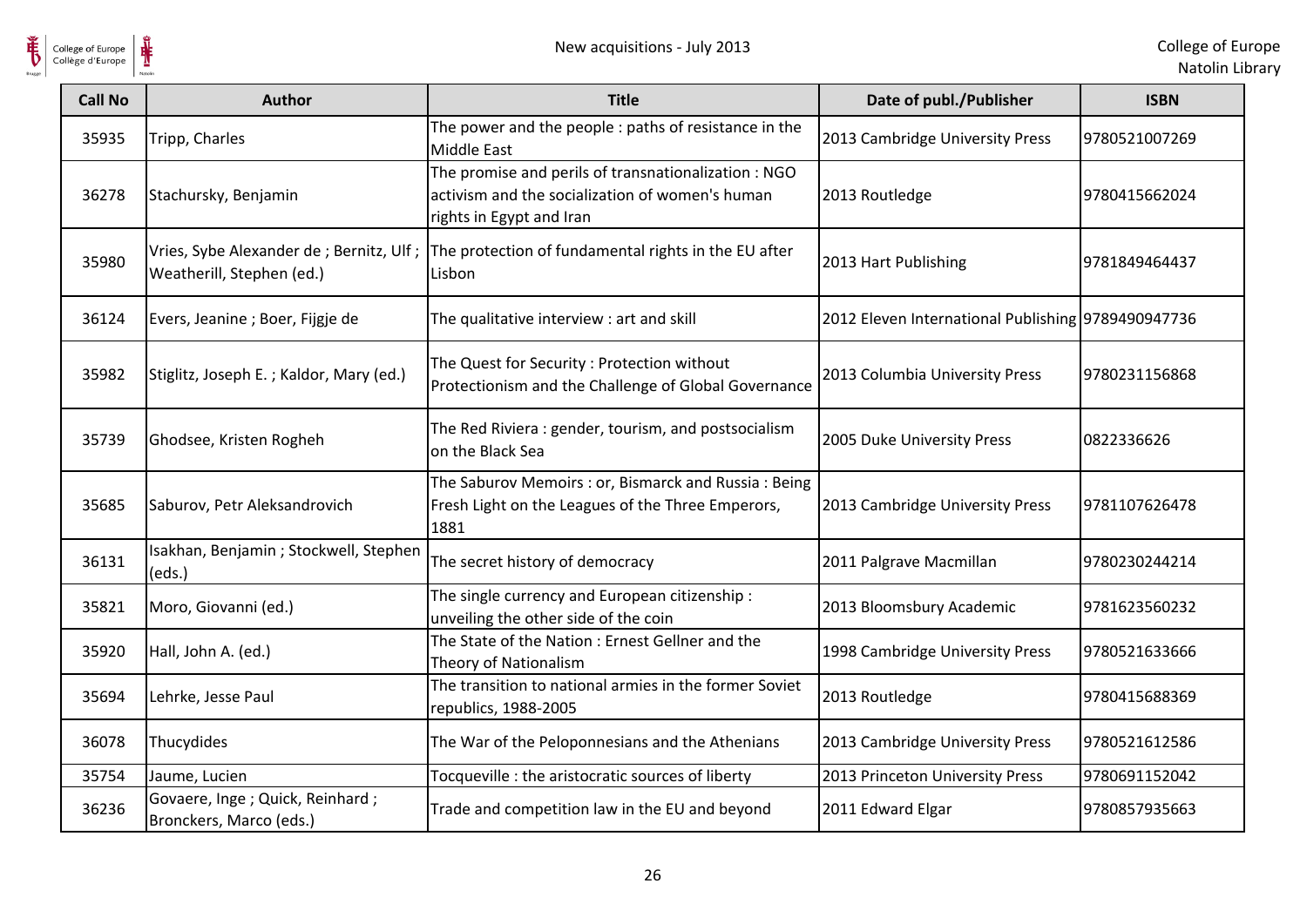

| <b>Call No</b> | <b>Author</b>                                         | <b>Title</b>                                                                                                                                 | Date of publ./Publisher                        | <b>ISBN</b>   |
|----------------|-------------------------------------------------------|----------------------------------------------------------------------------------------------------------------------------------------------|------------------------------------------------|---------------|
| 36237          | Vogel, David; Swinnen, Johan F. M.<br>(eds.)          | Transatlantic regulatory cooperation : the shifting<br>roles of the EU, the US and California                                                | 2011 Edward Elgar                              | 9781849807548 |
| 36114          | Hamilton, Keith                                       | Transformational Diplomacy after the Cold War:<br>Britain's Know How Fund in Post-Communist Europe,<br>1989-2003                             | 2013 Routledge                                 | 9780415692038 |
| 35808          | Stan, Lavinia                                         | Transitional justice in post-communist Romania : the<br>politics of memory                                                                   | 2013 Cambridge University Press                | 9781107020535 |
| 35765          | Faist, Thomas; Fauser, Margit;<br>Reisenauer, Eveline | <b>Transnational Migration</b>                                                                                                               | 2013 Polity Press                              | 9780745649788 |
| 36160          | Zajączkowski, Janusz                                  | Trudne sąsiedztwa: Polska i Ukraina a Rosja i Niemcy.<br>T. 1, Od zarania dziejów Ukrainy i Polski do czasu<br>autonomii galicyjskiej (1865) | 2011 Werset                                    | 9788360133651 |
| 36537          | Zajączkowski, Janusz                                  | Trudne sąsiedztwa: Polska i Ukraina a Rosja i Niemcy.<br>T. 2, Od autonomii galicyjskiej do drugiej wojny<br>światowej                       | 2012 Werset                                    | 9788360133996 |
| 36140          | Zajączkowski, Janusz                                  | Trudne sąsiedztwa: Polska i Ukraina a Rosja i Niemcy.<br>T. 3, Druga wojna światowa                                                          | 2013 Werset                                    | 9788363527136 |
| 35776          | Kołodko, Grzegorz                                     | Truth, Errors, and Lies: Politics and Economics in a<br>Volatile World                                                                       | 2012 Columbia University Press                 | 9780231150699 |
| 36019          | Kastoryano, Riva (ed.)                                | Turkey between nationalism and globalization                                                                                                 | 2013 Routledge                                 | 9780415529235 |
| 36279          | Hinnebusch, Raymond A.; Tür, Özlem<br>(eds.)          | Turkey-Syria relations: between enmity and amity                                                                                             | 2013 Ashgate                                   | 9781409452812 |
| 35643          | Blom, Philipp ; Buckley, Veronica                     | Twilight of the Romanovs: A Photographic Odyssey<br>Across Imperial Russia: 1855-1918                                                        | 2013 Thames & Hudson                           | 9780500516683 |
| 35843          | Szeptycki, Andrzej Roman                              | Ukraina wobec Rosji : studium zależności                                                                                                     | 2013 Wydawnictwa Uniwersytetu<br>Warszawskiego | 9788323510888 |
| 35836          | Aglietta, Michel; Brand, Thomas                       | Un New Deal pour l'Europe                                                                                                                    | 2013 Editions Odile Jacob                      | 9782738129024 |
| 35746          | Mitchell, Lincoln Abraham                             | Uncertain democracy: U.S. foreign policy and<br>Georgia's Rose Revolution                                                                    | 2009 University of Pennsylvania<br>Press       | 9780812241273 |
| 35777          | Kovály Margolius, Heda                                | Under a Cruel Star: A Life in Prague 1941-1968                                                                                               | 2012 Granta Books                              | 9781847084767 |